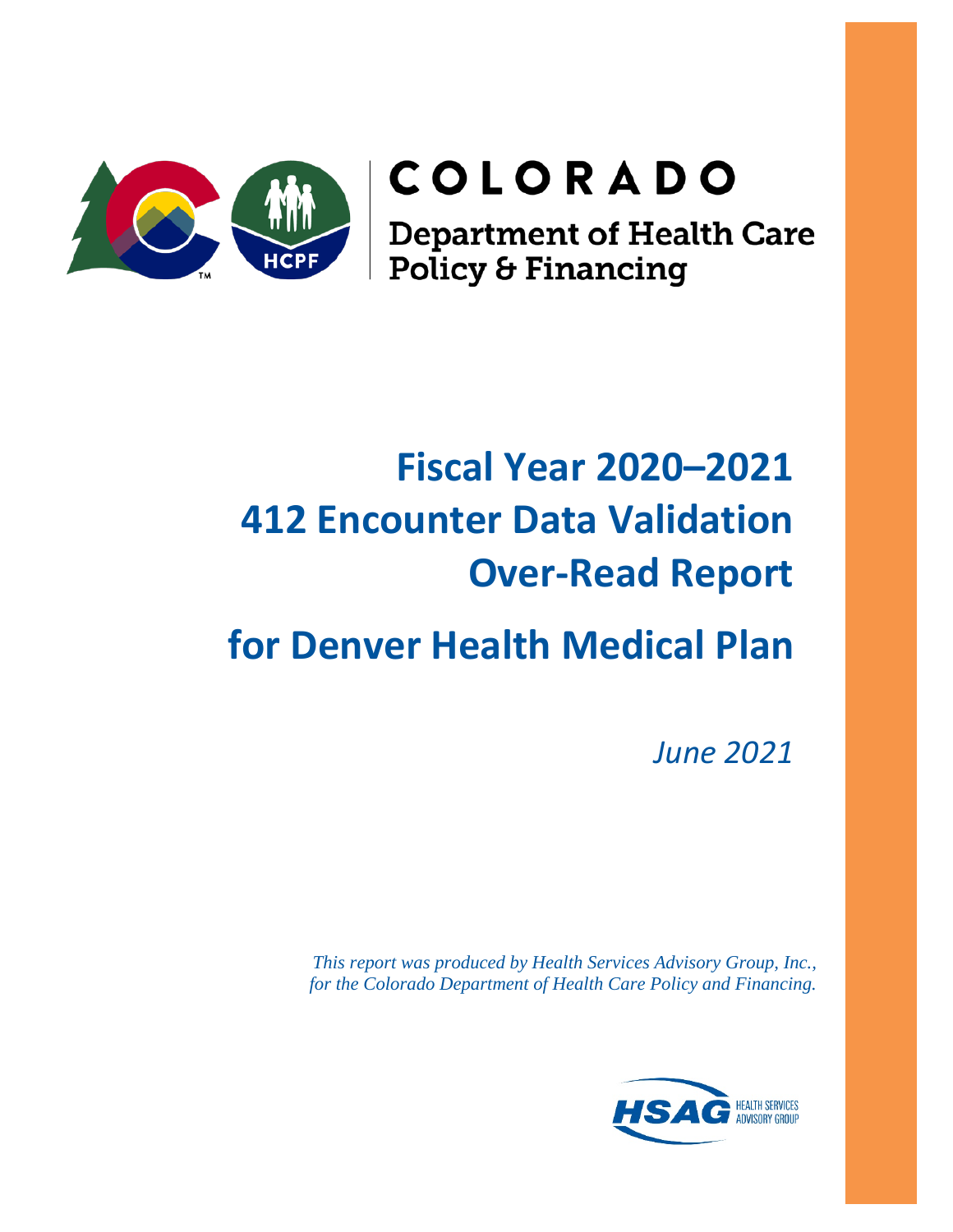

# **Contents**

| $.2 - 4$ |
|----------|
|          |
|          |
|          |
|          |
|          |
|          |
|          |
|          |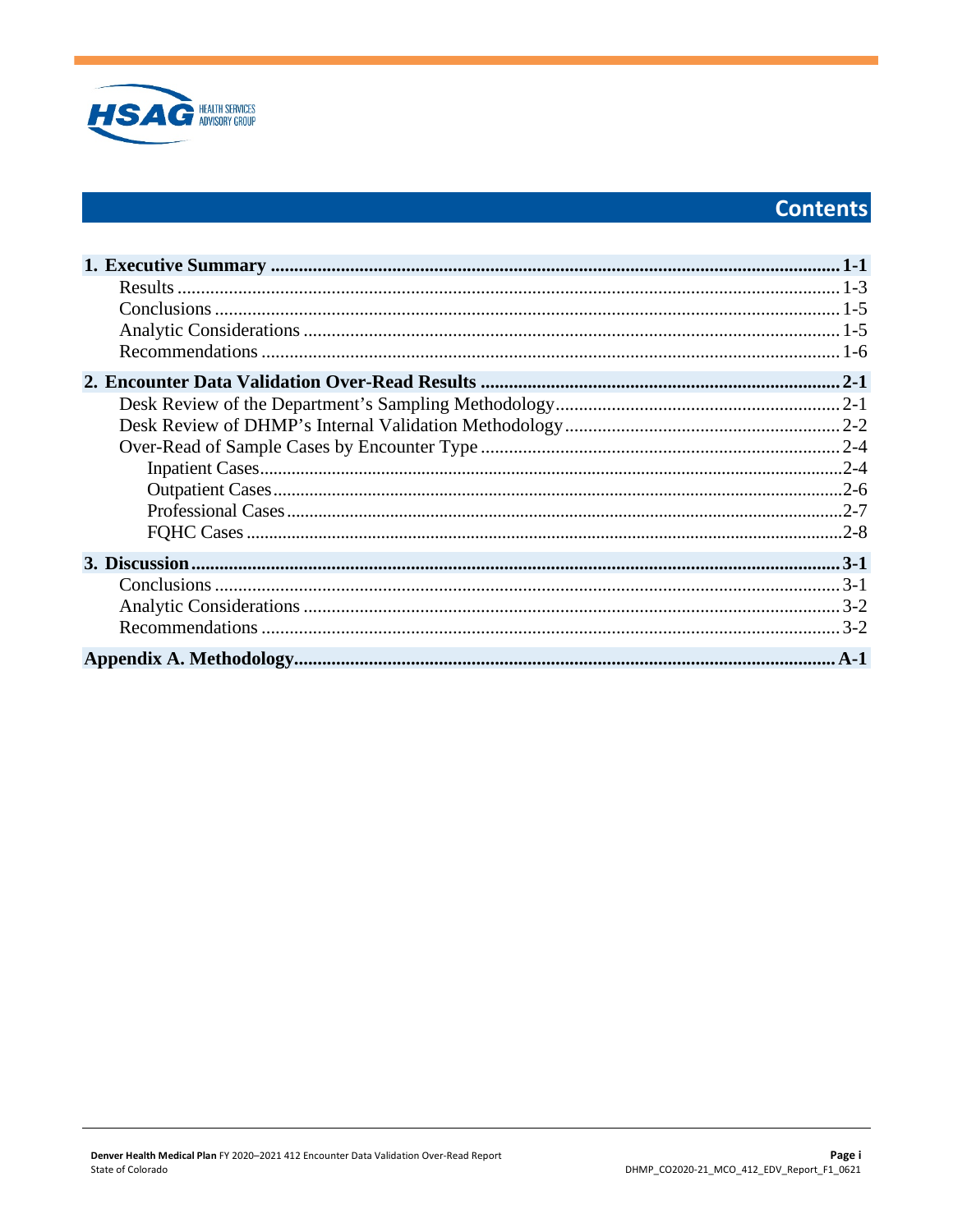

## **1. Executive Summary**

<span id="page-2-0"></span>In fiscal year (FY) 2020–2021, the Colorado Department of Health Care Policy and Financing (the Department) contracted Health Services Advisory Group, Inc. (HSAG) to conduct encounter data validation (EDV) among the Department's contracted limited managed care capitated initiative plans (Medicaid managed care organizations [MCOs]) as an optional external quality review (EQR) activity under the Centers for Medicare & Medicaid Services (CMS) regulations released in October 20[1](#page-2-1)9.<sup>1-1</sup> The 412 EDV among physical health encounters has been an annual EQR activity for **Denver Health Medical Plan** (**DHMP**) since FY 2015–2016.

The study assessed the Medicaid MCOs' data validation capacity among physical health encounters submitted to the Department by each Medicaid MCO. The study evaluated each Medicaid MCO's compliance with State standards regarding encounter data submission, as well as the consistency and accuracy with which each Medicaid MCO validated encounter data using medical record reviews.

This report presents EDV findings for the **DHMP** MCO.

To facilitate this assessment, the Department randomly selected 103 final, adjudicated physical health encounters, with paid dates between October 1, 2019, and September 30, 2020, from four distinct encounter types (i.e., a total of 412 encounters) that **DHMP** will independently validate against medical records. These encounter types included services rendered in federally qualified health centers (FQHCs), as well as in inpatient, outpatient, and professional settings. **DHMP** submitted a data file containing the validation results for the 412 cases and an Encounter Data Quality Report to HSAG and the Department.

To facilitate **DHMP**'s EDV tasks the Department developed and implemented the *Annual MCO Encounter Data Quality Review Guidelines* (guidelines). The guidelines include file format and reporting requirements, and a timeline to guide **DHMP** in conducting its internal validation and using the results to prepare the Encounter Data Quality Report for the Department.

The Department contracted HSAG to evaluate **DHMP**'s capacity to internally validate encounters through an independent assessment of the Encounter Data Quality Report submitted by **DHMP**. Specifically, the Department requested that HSAG complete the following FY 2020–2021 412 EDV over-read tasks:

- 1. Conduct a desk review of **DHMP**'s validation process, including any process documentation submitted by **DHMP**.
- 2. Conduct a review of medical records for cases randomly selected from each encounter type's 103 sample list, which was generated by the Department.

<span id="page-2-1"></span><sup>1-1</sup> Department of Health and Human Services, Centers for Medicare & Medicaid Services. *Protocol 5. Validation of Encounter Data Reported by the Medicaid and CHIP Managed Care Plan: An Optional EQR-Related Activity*, October 2019. Available at[: https://www.medicaid.gov/medicaid/quality-of-care/downloads/2019-eqr-protocols.pdf.](https://www.medicaid.gov/medicaid/quality-of-care/downloads/2019-eqr-protocols.pdf) Accessed on: Jun 11, 2021.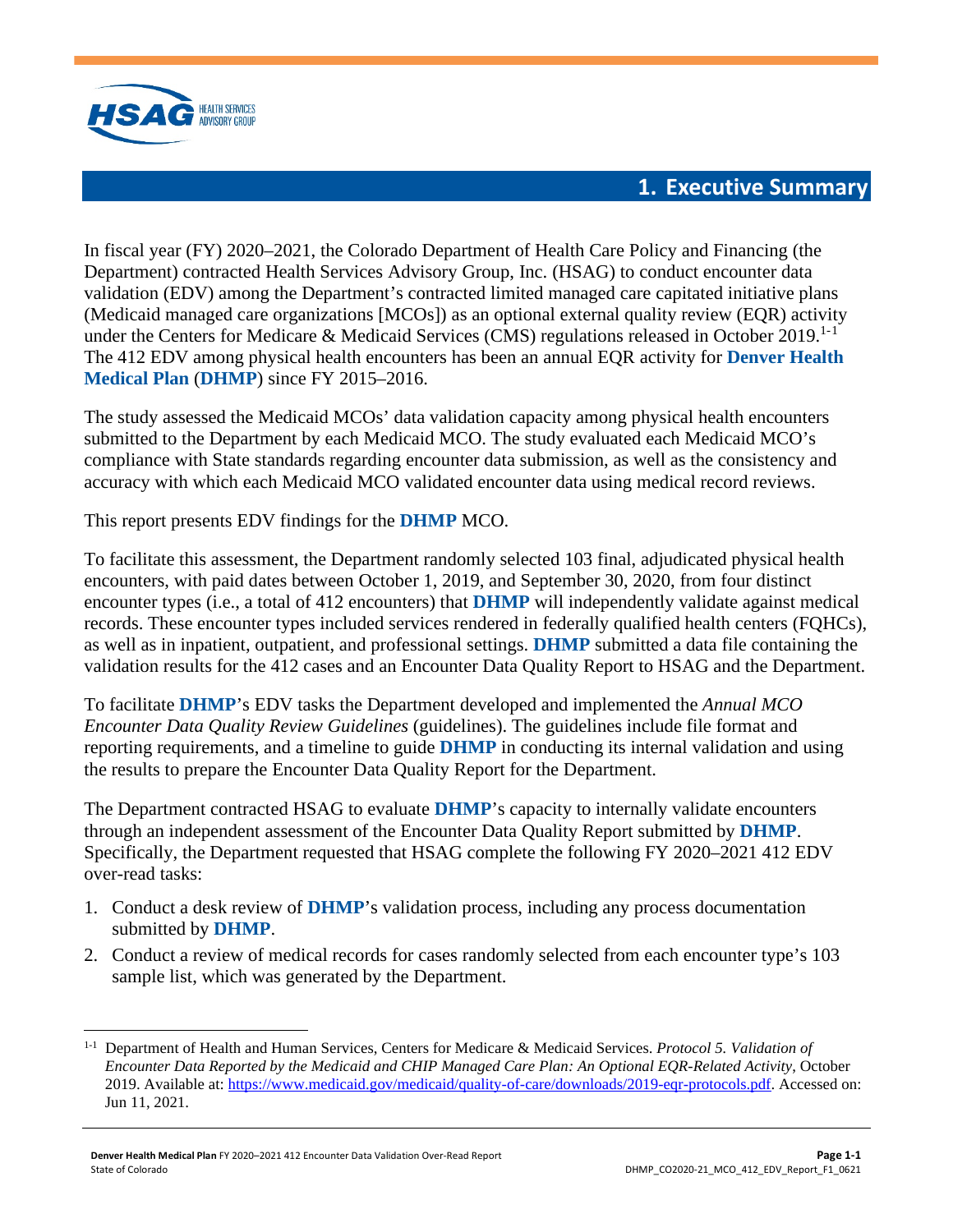

3. Produce a report for **DHMP** containing findings specific to each encounter type, including a statement regarding HSAG's assessment of the accuracy of **DHMP**'s internal validation results.

[Figure 1-1](#page-3-0) diagrams the high-level steps involved in HSAG's 412 EDV over-read process, beginning in the upper left corner of the image. HSAG's FY 2020–2021 412 EDV methodology is presented in Appendix A.

<span id="page-3-0"></span>

#### **Figure 1-1—FY 2020–2021 412 EDV Over-Read Process**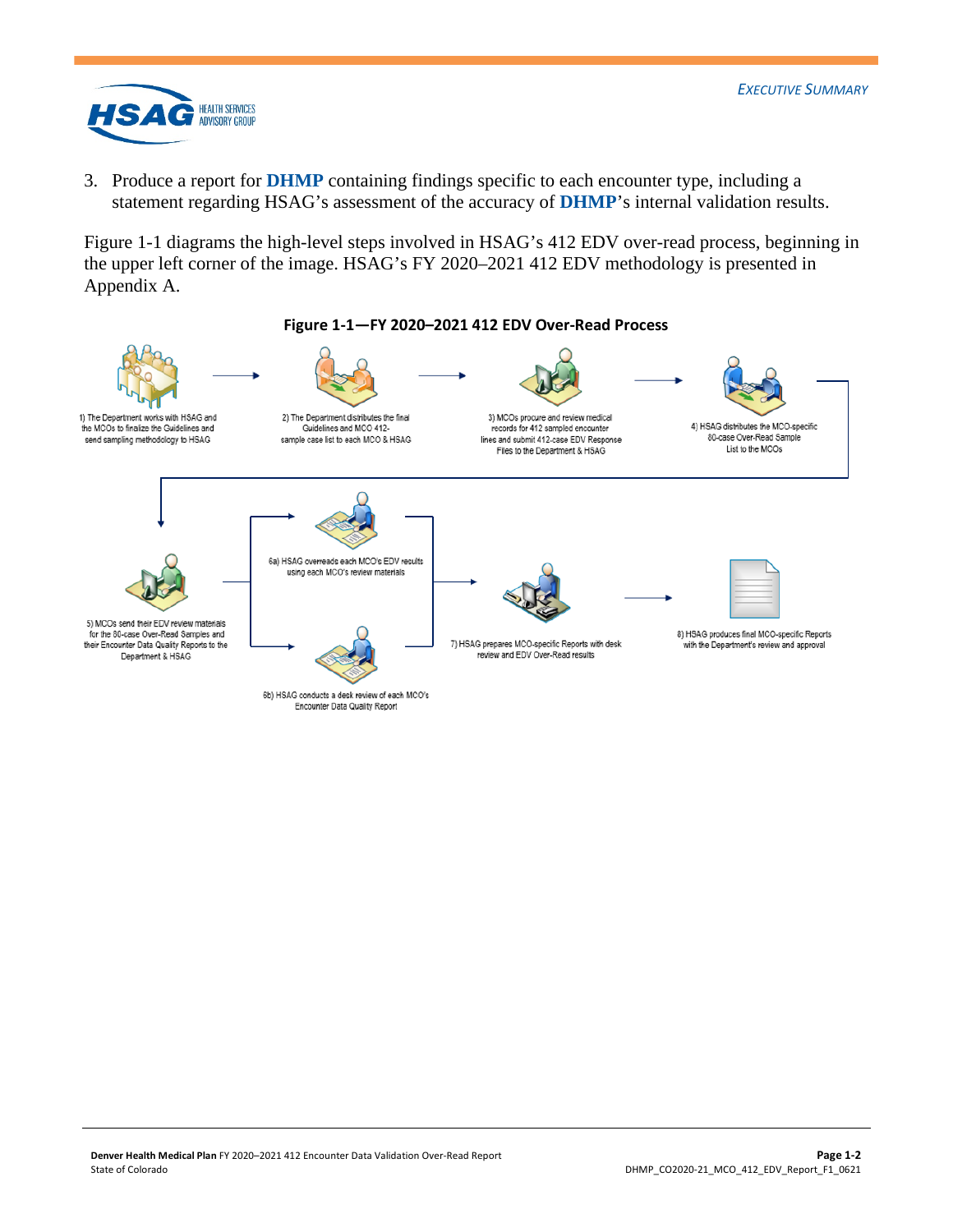

## <span id="page-4-0"></span>**Results**

[Table 1-1](#page-4-1) summarizes the four service coding accuracy tables submitted to HSAG and the Department in **DHMP**'s Encounter Data Quality Report. Among the four encounter types, the required data elements reviewed for inpatient cases were more likely to be supported by the medical record documentation compared to the remaining encounter types. Among inpatient cases, greater than 90.0 percent of each of the data elements were supported by the medical records. **DHMP** reported the lowest rates of medical record support among the professional cases and FQHC cases.

<span id="page-4-1"></span>

|                            |                                                                                          | Inpatient                                                                                  |                                                        | <b>Outpatient</b>                                        |                                                      | <b>Professional</b>                                      | <b>FQHC</b>                                                                                                                                                                                |                                                          |
|----------------------------|------------------------------------------------------------------------------------------|--------------------------------------------------------------------------------------------|--------------------------------------------------------|----------------------------------------------------------|------------------------------------------------------|----------------------------------------------------------|--------------------------------------------------------------------------------------------------------------------------------------------------------------------------------------------|----------------------------------------------------------|
| <b>Data Element</b>        | <b>Count of</b><br><b>Cases</b><br><b>Supported</b><br>by Medical<br>Record <sup>1</sup> | <b>Percent of</b><br><b>Cases</b><br><b>Supported</b><br>by Medical<br>Record <sup>2</sup> | <b>Count of</b><br><b>Cases</b><br>Record <sup>1</sup> | <b>Percent of</b><br><b>Cases</b><br>Record <sup>2</sup> | <b>Count of</b><br><b>Cases</b><br>$\text{Record}^1$ | <b>Percent of</b><br><b>Cases</b><br>Record <sup>2</sup> | <b>Count of</b><br><b>Cases</b><br>Supported Supported Supported Supported Supported Supported<br>by Medical by Medical by Medical by Medical by Medical by Medical<br>Record <sup>1</sup> | <b>Percent of</b><br><b>Cases</b><br>Record <sup>2</sup> |
| Date of Service            | 97                                                                                       | 94.2%                                                                                      | 101                                                    | 98.1%                                                    | 89                                                   | 86.4%                                                    | 103                                                                                                                                                                                        | 100.0%                                                   |
| <b>Through Date</b>        | 97                                                                                       | 94.2%                                                                                      |                                                        |                                                          |                                                      |                                                          |                                                                                                                                                                                            |                                                          |
| Diagnosis Code             | 94                                                                                       | 91.3%                                                                                      | 97                                                     | 94.2%                                                    | 71                                                   | 68.9%                                                    | 87                                                                                                                                                                                         | 84.5%                                                    |
| Surgical<br>Procedure Code | 98                                                                                       | 95.1%                                                                                      |                                                        |                                                          |                                                      |                                                          |                                                                                                                                                                                            |                                                          |
| Procedure Code             |                                                                                          |                                                                                            | 90                                                     | 87.4%                                                    | 81                                                   | 78.6%                                                    | 79                                                                                                                                                                                         | 76.7%                                                    |
| Procedure Code<br>Modifier |                                                                                          |                                                                                            | 100                                                    | 97.1%                                                    | 81                                                   | 78.6%                                                    | 101                                                                                                                                                                                        | 98.1%                                                    |
| Discharge Status           | 96                                                                                       | 93.2%                                                                                      |                                                        |                                                          |                                                      |                                                          |                                                                                                                                                                                            |                                                          |
| Units                      |                                                                                          |                                                                                            | 100                                                    | 97.1%                                                    | 87                                                   | 84.5%                                                    | 97                                                                                                                                                                                         | 94.2%                                                    |

#### **Table 1-1—DHMP Self-Reported Service Coding Accuracy Summary**

<sup>1</sup> This column aligns with the Numerator column found in the service coding accuracy tables of DHMP's Encounter Data

Quality Report.<br><sup>2</sup> This column aligns with the Overall% column found in the service coding accuracy tables of DHMP's Encounter Data Quality Report.

"—" Indicates that DHMP was not required to validate the data element for the encounter type.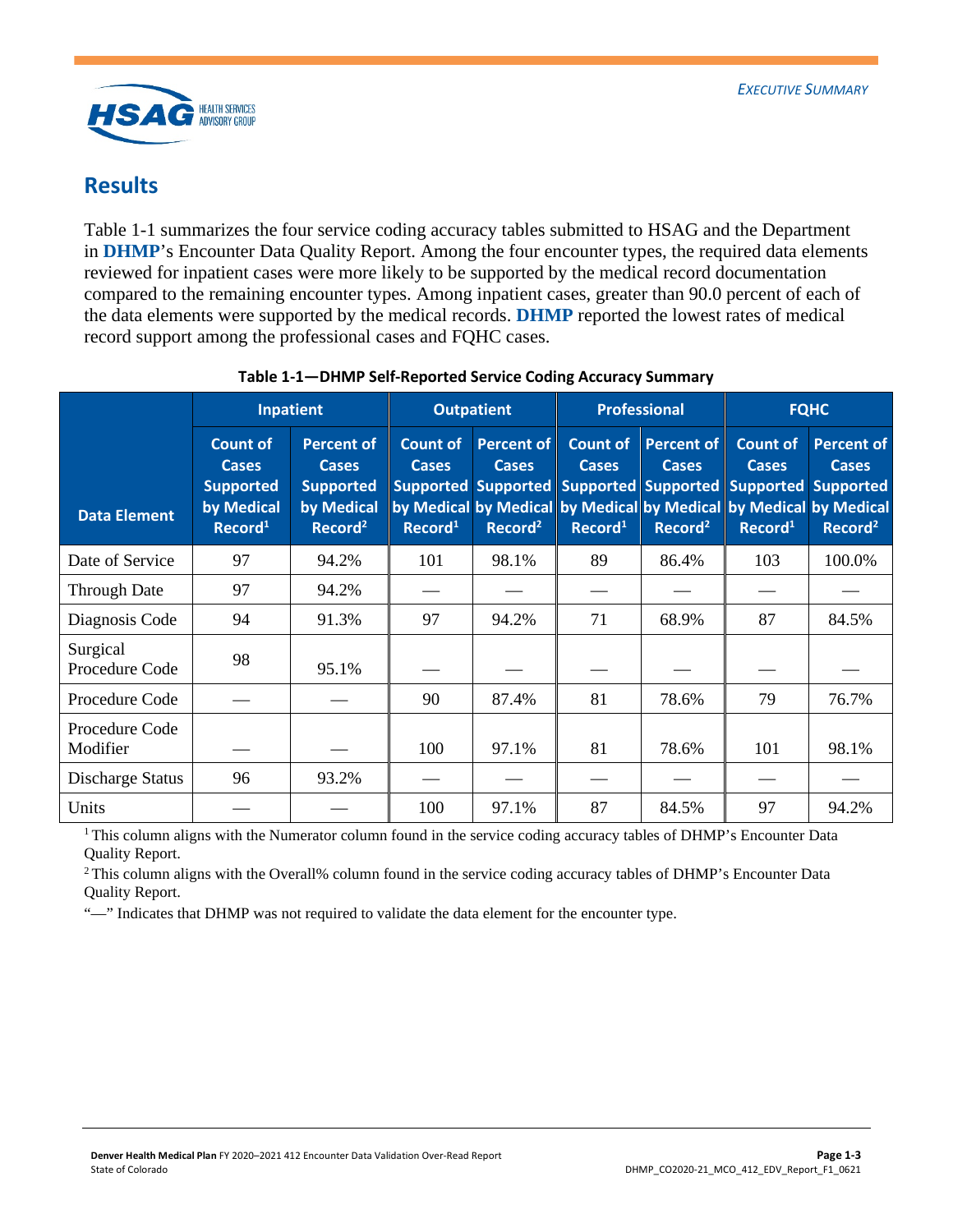

As shown in [Table 1-2,](#page-5-0) HSAG's over-read results indicate complete case-level agreement with **DHMP**'s internal validation results for 73 of the 80 sampled cases, resulting in a 91.3 percent complete case-level agreement rate. The total case-level agreement rate is less than the 96.3 percent total agreement reported by HSAG for the FY 2019–2020 412 EDV. Additionally, HSAG agreed with 98.1 percent of **DHMP**'s internal validation results for the total number of individual data elements reviewed. This number is similar to the 98.3 percent agreement rate reported for **DHMP** in FY 2019–2020.

<span id="page-5-0"></span>

|                       | <b>Case-Level Accuracy</b>                |                                                            | <b>Element-Level Accuracy</b>                          |                                                            |  |
|-----------------------|-------------------------------------------|------------------------------------------------------------|--------------------------------------------------------|------------------------------------------------------------|--|
| <b>Encounter Type</b> | <b>Total Number</b><br>of Over-Read Cases | <b>Percent With</b><br><b>Complete</b><br><b>Agreement</b> | <b>Total Number</b><br>of Over-Read<br><b>Elements</b> | <b>Percent With</b><br><b>Complete</b><br><b>Agreement</b> |  |
| Inpatient             | 20                                        | 100.0%                                                     | 120                                                    | 100.0%                                                     |  |
| Outpatient            | 20                                        | 90.0%                                                      | 100                                                    | 97.0%                                                      |  |
| Professional          | 20                                        | 100.0%                                                     | 100                                                    | 100.0%                                                     |  |
| <b>FQHC</b>           | 20                                        | 75.0%                                                      | 100                                                    | 95.0%                                                      |  |
| <b>Total</b>          | 80                                        | 91.3%                                                      | 420                                                    | 98.1%                                                      |  |

#### **Table 1-2—FY 2020–2021 HSAG Over-Read Results by Percent of Cases in Total Agreement and Percent of Element Accuracy, by Encounter Type**

HSAG performed additional tasks to evaluate the Department's role in the EDV and to identify potential concerns with the 412-case sample. First, HSAG performed a desk review of the Department's sampling methodology, assessing documentation that outlined key steps in the Department's generation of the 412-case sample. HSAG's reviewers confirmed that the Department took steps to select a random sample of unique encounters from the four service categories of interest within the specified measurement period. However, the Department provided no details regarding a run-out interval between the study measurement period and the date on which the Department compiled the encounters for sample generation. Depending on the Department's data collection and storage processes, the length of a run-out interval prior to sampling could limit the encounters included in the study, biasing the sample toward encounters for services occurring earlier in the study period.

Second, HSAG reviewed **DHMP**'s Encounter Data Quality Report, confirming that **DHMP** took steps to follow the Department's guidelines to ensure trained staff members were assigned to the EDV and to create a document to capture EDV information. However, **DHMP**'s report noted that its EDV tool contained no built-in logic to identify possible errors associated with manual data entry. HSAG's reviewers identified one element-level disagreement that appeared to be the result of a data entry error by **DHMP**.

The Department continues to transition its encounter data process to a new Medicaid Management Information System (MMIS), interChange; **DHMP** will submit encounter data directly into the MMIS. For validation purposes, **DHMP** will continue to submit encounter data flat files to the Department in parallel with MMIS submissions for a period of time determined by the Department. This change to the encounter data process will require enhanced data monitoring by the Department and **DHMP** to ensure encounter data timeliness and accuracy as well as comparability between encounter data provided by **DHMP** under the new and legacy systems.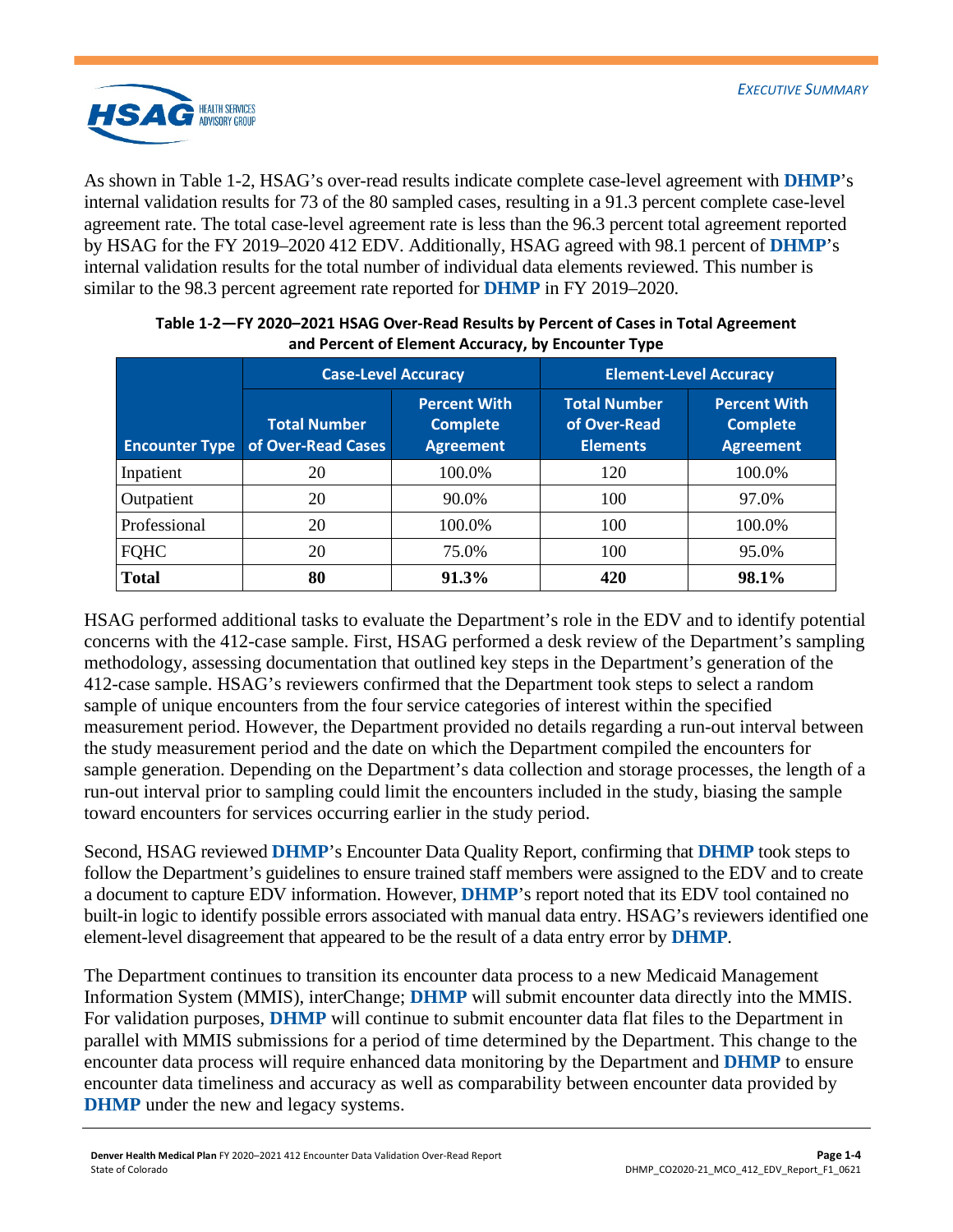

## <span id="page-6-0"></span>**Conclusions**

The annual encounter data quality review study was designed to assess the consistency and accuracy with which each Colorado Medicaid MCO validates its physical health encounter data using medical record reviews. The service coding accuracy results of **DHMP**'s EDV show a wide range of coding accuracy rates (i.e., medical record support of the data element) within the different encounter types as well as between the different encounter types. The five data elements reviewed for inpatient cases all have accuracy rates greater than 90.0 percent. However, among the professional cases, none of the accuracy rates are above 87.0 percent with the lowest accuracy rate in the *Diagnosis Code* element (68.9 percent). The FQHC cases show a wide range of accuracy rates with a high of 100.0 percent for *Date of Service*, to a low of 76.7 percent for *Procedure Code*.

Results from HSAG's FY 2020–2021 412 EDV over-read (summarized in [Table 1-2\)](#page-5-0) suggest a high level of confidence that **DHMP**'s independent validation findings accurately reflect the encounter data quality summarized in **DHMP**'s service coding accuracy results. Overall, the FY 2020–2021 results indicate complete case-level agreement with **DHMP**'s internal validation results for 91.3 percent of cases and an element-level agreement rate of 98.1 percent.

**DHMP**'s service coding accuracy results indicate that 15.0 percent or more of the sampled professional and FQHC cases had diagnosis or procedure codes that were not supported by medical record documentation. HSAG's over-read of 80 sampled cases found that HSAG generally agreed with **DHMP**'s results. HSAG's review of the study documentation provided by the Department and **DHMP** suggests that all parties followed the guidelines while conducting the EDV. The high level of over-read agreement and the well-documented EDV combined with the varying service coding accuracy rates support the conclusion that **DHMP** has targeted opportunities to improve its encounter data quality. This points to the completeness, accuracy, and timeliness of encounter data as potential targets for root cause analysis.

## <span id="page-6-1"></span>**Analytic Considerations**

Various factors associated with this study can affect the validity or interpretation of the data presented in this report. The following analytic considerations should be considered when reviewing this report.

• Each MCO conducted medical record procurement for EDV cases between January 6, 2021, and March 12, 2021, and the FY 2020–2021 412 EDV assessed final paid encounters with paid dates from October 1, 2020, through September 30, 2020. During each of these time frames, the coronavirus disease 2019 (COVID-19) public health emergency may have affected the timeliness of providers' data submissions to the MCOs, as well as the MCOs' ability to procure medical records from providers' offices in a timely manner. It is beyond the scope of the current EDV to evaluate the impact of the public health emergency on the timeliness and/or accuracy of the MCOs' physical health encounter data.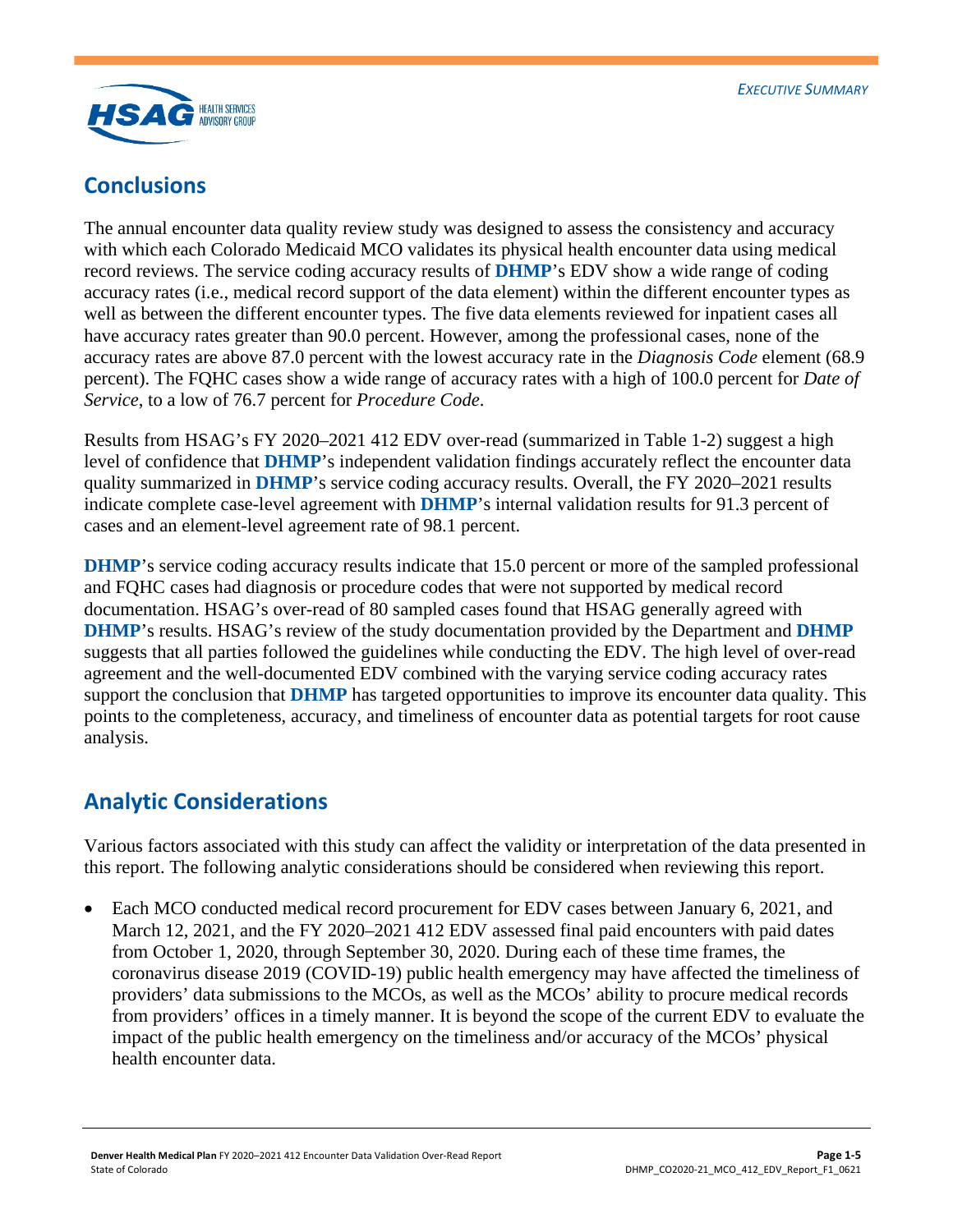

- A sample size of 412 encounters is utilized in this study to reduce the need for resources. It is important that the sampling methodology utilized by the Department ensures that the sample is representative of all encounters eligible for study inclusion. HSAG has provided recommendations to the Department meant to ensure that the methodology is well documented and thoroughly described.
- Medical record abstraction requires the expertise of medical coders who may apply varying, though legitimate, interpretations for coding rules and processes. Such variation between HSAG's reviewers and **DHMP**'s reviewers may lead to reduced agreement rates among the over-read results. To minimize the effects of this variation, the Department and HSAG solicited **DHMP**'s input on the guidelines, and **DHMP** was directed to include abstraction notes to communicate its decisions and findings to HSAG for specific review scenarios.

## <span id="page-7-0"></span>**Recommendations**

The Department designed this study to assess the accuracy with which **DHMP** validates physical health encounters in support of the Department's overall encounter data quality efforts. Therefore, HSAG recommends that findings associated with this EDV be used for the Department's information and not for performance measurement or compliance monitoring purposes.

Based on the EDV and over-read results described in this report, HSAG recommends the Department collaborate with **DHMP** to identify best practices regarding provider education to support service coding accuracy. Identifying such practices may involve requesting and reviewing copies of **DHMP**'s provider training and/or corrective action documentation, reviewing **DHMP**'s policies and procedures for monitoring providers' physical health encounter data submissions, and verifying that **DHMP** is routinely monitoring encounter data quality beyond the annual 412 EDV. Detailed recommendations for the Department and **DHMP** are presented in Section 3.

Timely, accurate encounter data require ongoing efforts from multiple stakeholders among the Department, **DHMP**, and **DHMP**'s contracted providers. As FY 2020–2021 is the sixth year of the 412 EDV for **DHMP**, focused quality improvement efforts are underway, including an annual EQR activity in which the Department requires **DHMP** to develop and implement a Quality Improvement Plan based on its prior year's 412 EDV service coding accuracy results. The Department provided no additional input on quality improvement actions resulting from recommendations in the FY 2019–2020 412 EDV report.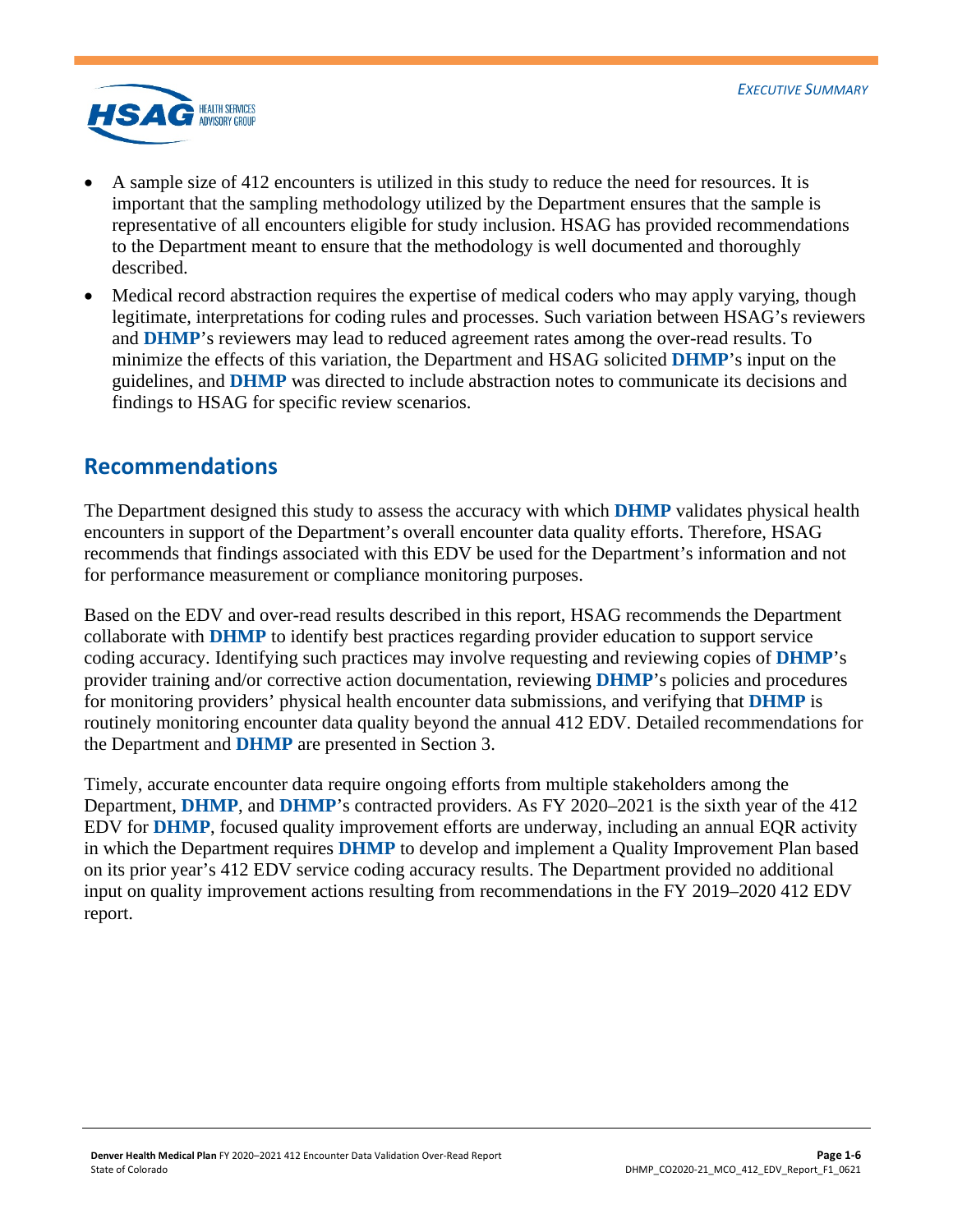

## **2. Encounter Data Validation Over-Read Results**

<span id="page-8-0"></span>HSAG compiled the FY 2020–2021 412 EDV findings based on three tasks: a desk review of the Department's sampling methodology, a desk review of **DHMP**'s internal EDV methodology, and an over-read validation of a sample of **DHMP**'s 412 EDV medical record review cases.

# <span id="page-8-1"></span>**Desk Review of the Department's Sampling Methodology**

The Department provided HSAG with a brief description of the process used to generate a random sample of **DHMP**'s encounters. The Department's documentation listed the criteria by which it assigned encounters to service categories and noted that it restricted the sample to final, adjudicated encounters with paid dates between October 1, 2019, and September 30, 2020. The Department also detailed the random sampling process for identifying 103 unique encounters per encounter type and randomly selecting a single encounter line; the Department defined encounters using the member identification data field. The Department did not include any information documenting the steps taken to verify that the correct sample frame was chosen, or to validate that the final sample was representative of the sampling frame. Based on the information provided, HSAG was unable to determine if the Department ensured that the sample was representative of the underlying data.

HSAG reviewed the sample list provided by the Department, the sampling description, and the portion of sampling code that the Department reported using to generate the sample. The Department created the sample by identifying a category of service and selecting 10 percent of the claim lines within that category. Next, a random value was assigned to each line and the claim lines were sorted based on the random value. The claim lines were then deduplicated and the top 103 remaining lines were selected to create the sample. The Department's documentation indicated that these steps were repeated for each of the four service categories.

The Department continues to transition its encounter data process to a new MMIS, interChange; **DHMP** will submit encounter data directly into the MMIS. For validation purposes, **DHMP** will continue to submit encounter data flat files to the Department in parallel with MMIS submissions for a period of time determined by the Department. This change to the encounter data process will require enhanced data monitoring by the Department and **DHMP** to ensure encounter data timeliness and accuracy as well as comparability between encounter data provided by **DHMP** under the new and legacy systems.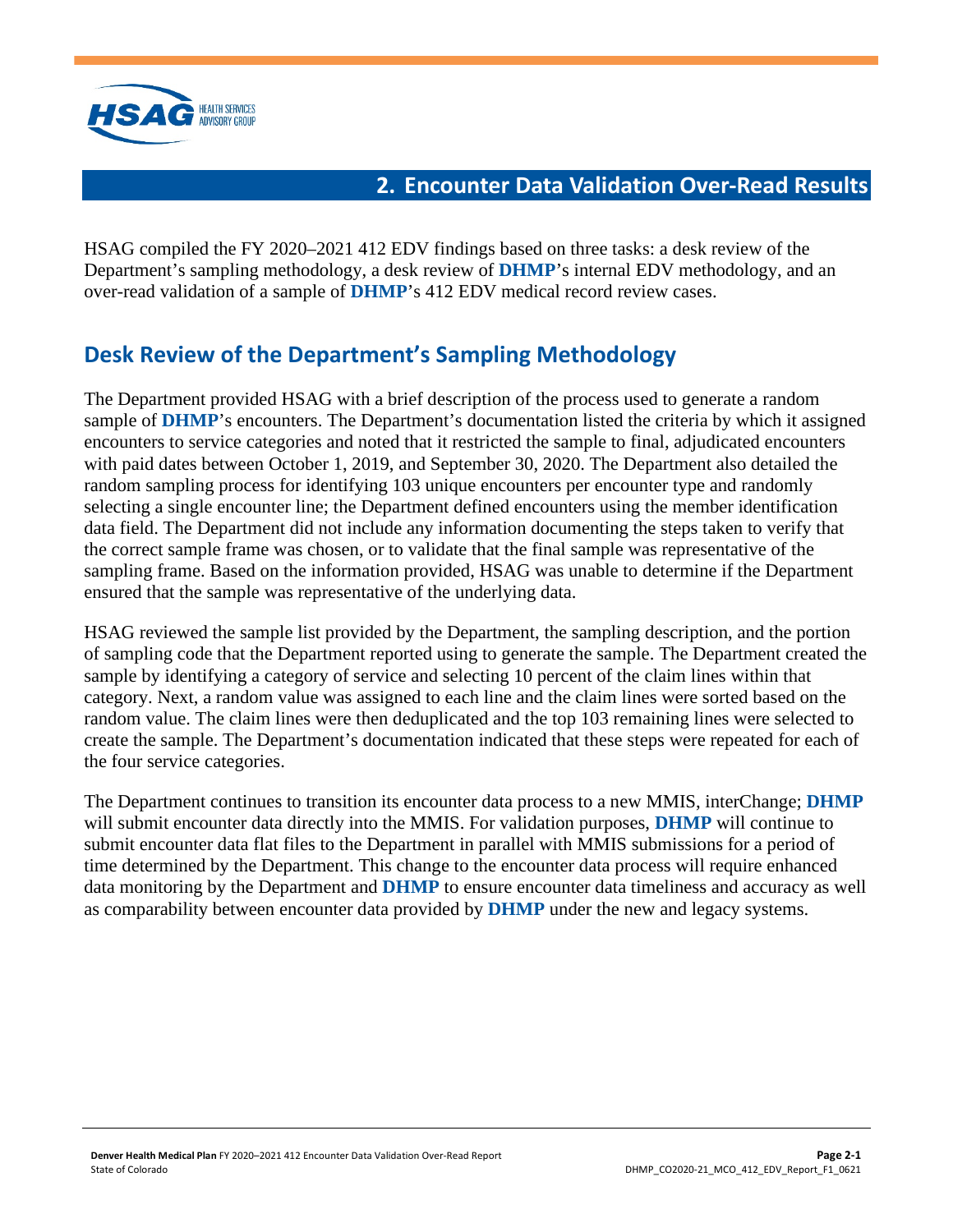

# <span id="page-9-0"></span>**Desk Review of DHMP's Internal Validation Methodology**

To provide context for **DHMP**'s service coding accuracy results, the Department requested **DHMP**'s internal validation methodology documentation as a component of the Encounter Data Quality Report. HSAG's review of **DHMP**'s internal validation methodology documentation verified the presence of:

- A list of the coding guidelines referenced during **DHMP**'s internal validation process.
- A description of the record procurement and validation process, including the use of a company subsidiary (i.e., Denver Health Enterprise Compliance Services within Denver Health and Hospital Authority) for various tasks.
- A brief description of the validation tool, a shared Microsoft (MS) Excel spreadsheet, and a brief description of the instructions provided to the reviewers.
- The credentials, training, and experience of all reviewers.
- The interrater reliability (IRR) testing process for validation of staff members.

HSAG also reviewed **DHMP**'s self-reported service coding accuracy summary results containing **DHMP**'s validation results by encounter type. This information was submitted as part of **DHMP**'s Encounter Data Quality Report.

Overall, **DHMP**'s reviewers reported that the reviewed requirements for the inpatient encounters were more likely to be supported by the medical record documentation compared to the requirements among the other encounter types. As seen in [Table 2-1,](#page-9-1) medical records supported greater than 90.0 percent of each of the data elements, according to **DHMP** reviewers. The highest rate of medical record support was for *Surgical Procedure Code* (95.1 percent) and the lowest was *Diagnosis Code* (91.3 percent).

<span id="page-9-1"></span>

| <b>Data Element</b>                                    | <b>Numerator</b> | Excluded/<br><b>Does Not</b><br><b>Apply</b> | <b>Total</b><br><b>Denominator</b> | <b>Modified</b><br><b>Denominator</b> | <b>Overall</b><br><b>Percent</b> | <b>Modified</b><br><b>Percent</b> |
|--------------------------------------------------------|------------------|----------------------------------------------|------------------------------------|---------------------------------------|----------------------------------|-----------------------------------|
| Date of Service (Service Date)                         | 97               | 0                                            | 103                                | 103                                   | 94.2%                            | 94.2%                             |
| Through Date (Thru_Date)                               | 97               | 0                                            | 103                                | 103                                   | 94.2%                            | 94.2%                             |
| Diagnosis Code (Diag_Code_1)                           | 94               | 0                                            | 103                                | 103                                   | 91.3%                            | 91.3%                             |
| <b>Surgical Procedure Code</b><br>(SurgicalProcedure1) | 98               | 0                                            | 103                                | 103                                   | 95.1%                            | 95.1%                             |
| Discharge Status<br>(Discharge_Status)                 | 96               | 0                                            | 103                                | 103                                   | 93.2%                            | 93.2%                             |

| Table 2-1-DHMP Self-Reported Service Coding Accuracy Summary for Inpatient Encounters |  |  |  |
|---------------------------------------------------------------------------------------|--|--|--|
|---------------------------------------------------------------------------------------|--|--|--|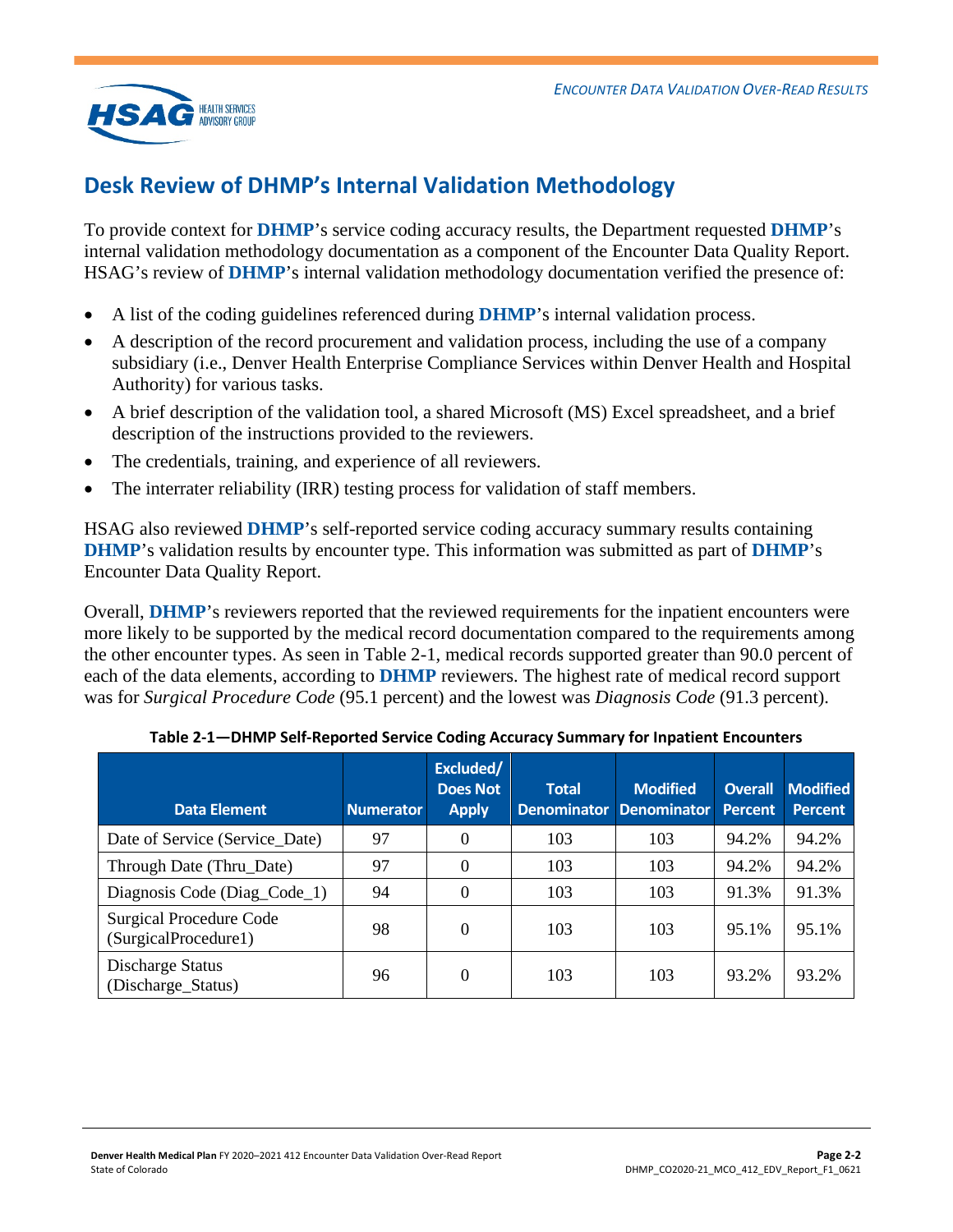

[Table 2-2](#page-10-0) presents **DHMP**'s self-reported service coding accuracy for the outpatient EDV cases. The *Date of Service* element was most likely to be supported by the medical record documentation (98.1 percent) while the *Procedure Code* element was least likely to be supported by the medical record documentation (87.4 percent).

<span id="page-10-0"></span>

| <b>Data Element</b>                             | <b>Numerator</b> | Excluded/<br><b>Does Not</b><br><b>Apply</b> | <b>Total</b> | <b>Modified</b><br>Denominator Denominator Percent | <b>Overall</b> | <b>Modified</b><br><b>Percent</b> |
|-------------------------------------------------|------------------|----------------------------------------------|--------------|----------------------------------------------------|----------------|-----------------------------------|
| Date of Service (Service Date)                  | 101              | 0                                            | 103          | 103                                                | 98.1%          | 98.1%                             |
| Diagnosis Code (Diag_Code_1)                    | 97               | $\Omega$                                     | 103          | 103                                                | 94.2%          | 94.2%                             |
| Procedure Code (Proc_Code)                      | 90               | 0                                            | 103          | 103                                                | 87.4%          | 87.4%                             |
| Procedure Code Modifier<br>(Proc_Code_Modifier) | 100              | 0                                            | 103          | 103                                                | 97.1%          | 97.1%                             |
| Units (Quantity)                                | 100              |                                              | 103          | 103                                                | 97.1%          | 97.1%                             |

**Table 2-2—DHMP Self-Reported Service Coding Accuracy Summary for Outpatient Encounters**

[Table 2-3](#page-10-1) presents **DHMP**'s self-reported service coding accuracy for the professional EDV cases. The rates of medical record support seen among the professional cases, *Diagnosis Code* (68.9 percent), *Procedure Code* (78.6 percent), *Procedure Code Modifier* (78.6 percent) and *Units* (84.5 percent), were among the lowest of all four encounter types.

<span id="page-10-1"></span>

| <b>Data Element</b>                             | <b>Numerator</b> | Excluded/<br><b>Does Not</b><br><b>Apply</b> | <b>Total</b> | <b>Modified</b><br><b>Denominator Denominator</b> | <b>Overall</b><br><b>Percent</b> | <b>Modified</b><br><b>Percent</b> |
|-------------------------------------------------|------------------|----------------------------------------------|--------------|---------------------------------------------------|----------------------------------|-----------------------------------|
| Date of Service (Service Date)                  | 89               |                                              | 103          | 102                                               | 86.4%                            | 87.3%                             |
| Diagnosis Code (Diag_Code_1)                    | 71               | $\Omega$                                     | 103          | 103                                               | 68.9%                            | 68.9%                             |
| Procedure Code (Proc_Code)                      | 81               | $\Omega$                                     | 103          | 103                                               | 78.6%                            | 78.6%                             |
| Procedure Code Modifier<br>(Proc_Code_Modifier) | 81               | $\Omega$                                     | 103          | 103                                               | 78.6%                            | 78.6%                             |
| Units (Quantity)                                | 87               |                                              | 103          | 103                                               | 84.5%                            | 84.5%                             |

**Table 2-3—DHMP Self-Reported Service Coding Accuracy Summary for Professional Encounters**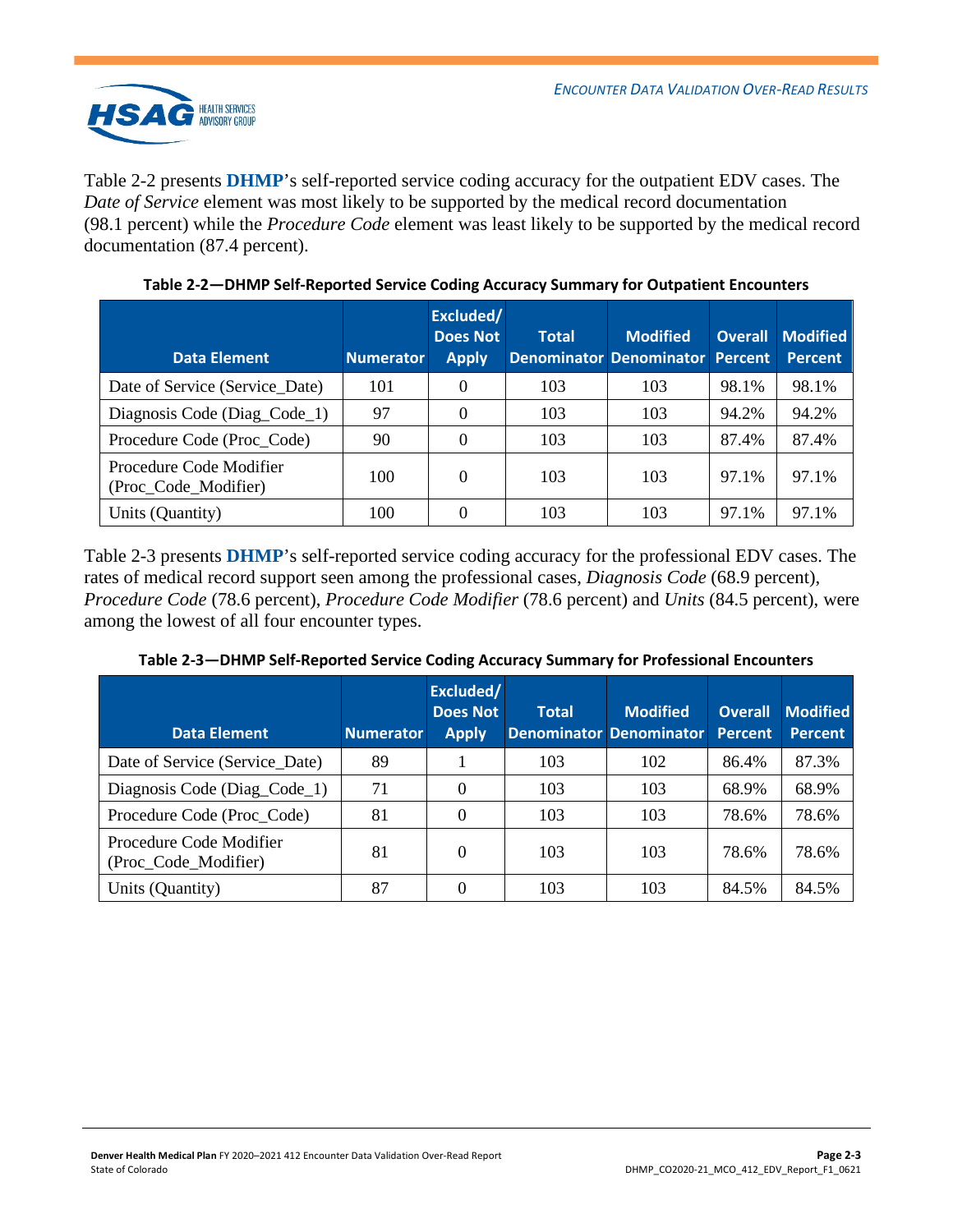

[Table 2-4](#page-11-2) presents **DHMP**'s self-reported service coding accuracy for the FQHC EDV cases. The *Date of Service* element was most likely to be supported by the medical record documentation (100.0 percent), while the *Procedure Code* element was least likely to be supported by the medical record documentation (76.7 percent).

<span id="page-11-2"></span>

| <b>Data Element</b>                             | <b>Numerator</b> | Excluded/<br><b>Does Not</b><br><b>Apply</b> | <b>Total</b> | <b>Modified</b><br>Denominator Denominator Percent | <b>Overall</b> | <b>Modified</b><br><b>Percent</b> |
|-------------------------------------------------|------------------|----------------------------------------------|--------------|----------------------------------------------------|----------------|-----------------------------------|
| Date of Service (Service Date)                  | 103              |                                              | 103          | 103                                                | 100.0%         | 100.0%                            |
| Diagnosis Code (Diag_Code_1)                    | 87               | $\Omega$                                     | 103          | 103                                                | 84.5%          | 84.5%                             |
| Procedure Code (Proc_Code)                      | 79               |                                              | 103          | 103                                                | 76.7%          | 76.7%                             |
| Procedure Code Modifier<br>(Proc_Code_Modifier) | 101              | $\Omega$                                     | 103          | 103                                                | 98.1%          | 98.1%                             |
| Units (Quantity)                                | 97               |                                              | 103          | 103                                                | 94.2%          | 94.2%                             |

**Table 2-4—DHMP Self-Reported Service Coding Accuracy Summary for FQHC Encounters**

# <span id="page-11-0"></span>**Over-Read of Sample Cases by Encounter Type**

The EDV response file submitted to HSAG and the Department by **DHMP** contained all required fields and aligned with the EDV response file layout required by the Department and outlined in the guidelines. The EDV response data layout was defined in the guidelines and is presented in Appendix A of this report. Additionally, **DHMP** reported that it was unable to procure medical records for two of the 80 sampled over-read cases.

The remainder of this section details HSAG's over-read findings by encounter type.

### <span id="page-11-1"></span>*Inpatient Cases*

[Figure 2-1](#page-12-0) presents the aggregate results from HSAG's over-read of the 20 inpatient cases. All six individual data elements have a percent of agreement of 100.0 percent, where 100.0 percent represents complete agreement between **DHMP**'s internal abstraction results and HSAG's over-read results, and 0.0 percent represents complete disagreement.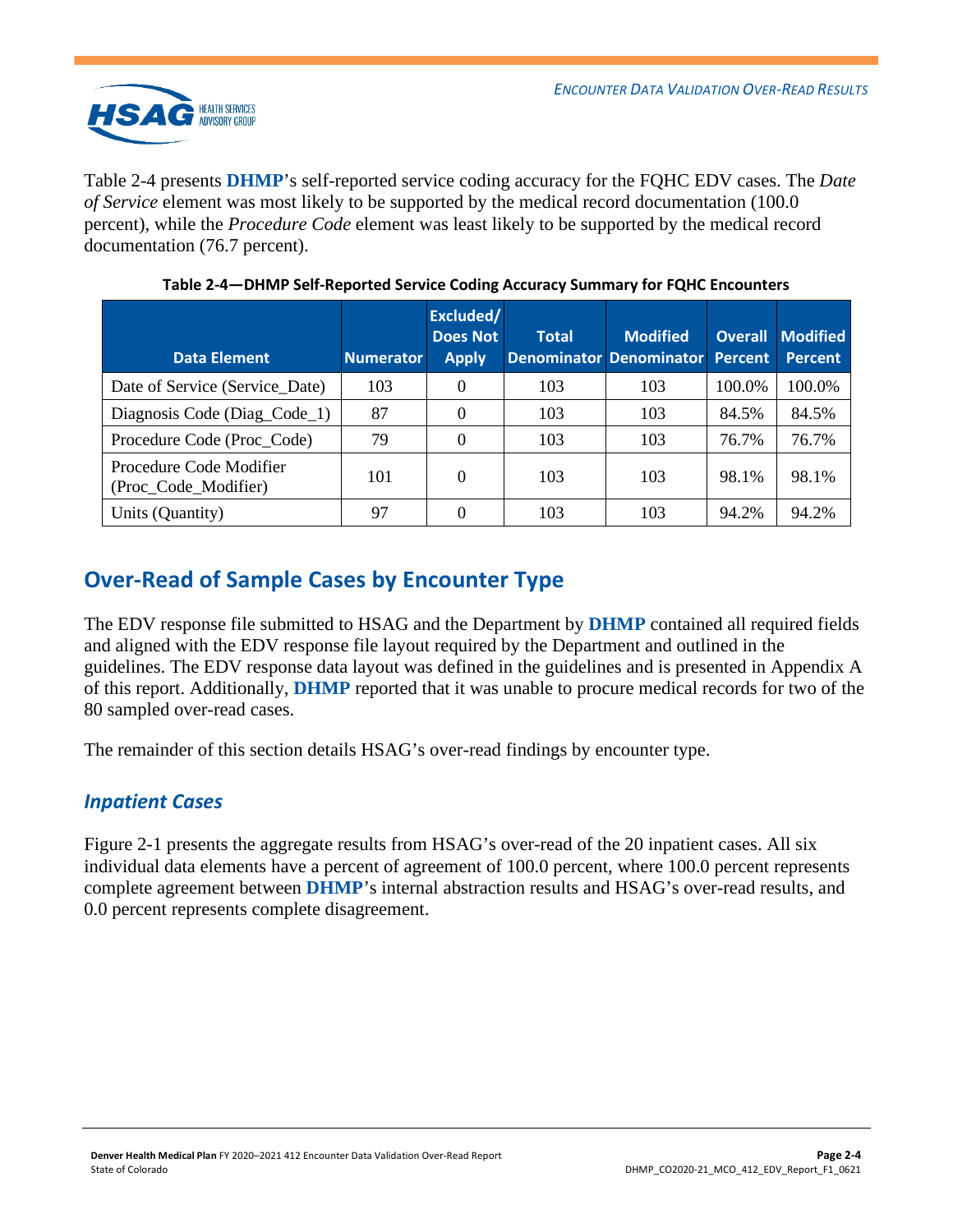



<span id="page-12-0"></span>**Figure 2-1—Aggregated Percent of Agreement Between HSAG's Over-Read and DHMP's Internal EDV Findings, by Data Element for Inpatient Cases**

Complete agreement for a sampled inpatient case occurred when HSAG's over-read results indicated agreement with **DHMP**'s validation response for each of the six assessed data elements. Among the 20 sampled inpatient cases, HSAG's over-read results demonstrated complete agreement with all data elements in 20 cases, a 100.0 percent aggregate agreement rate.

**Data Elements**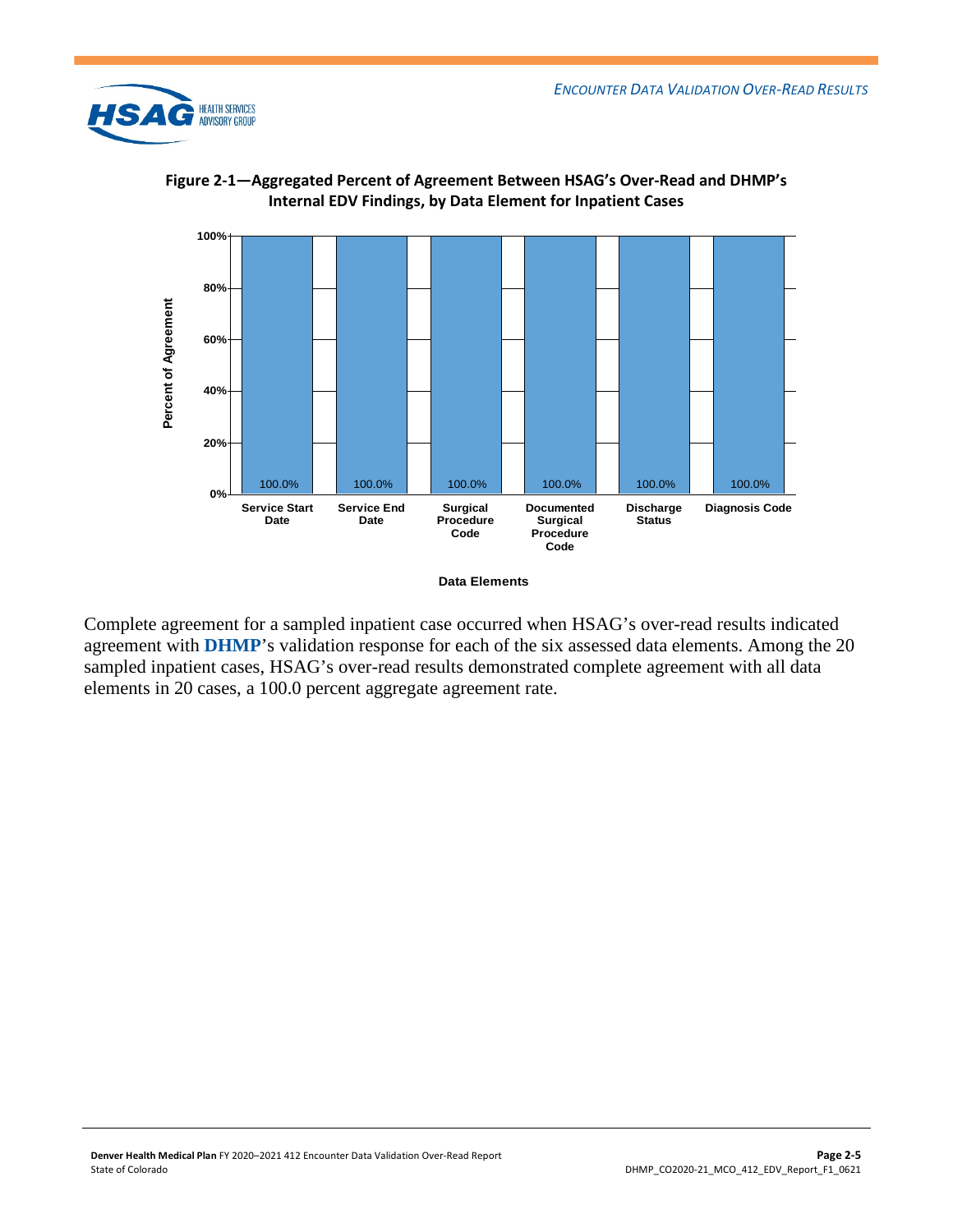

## <span id="page-13-0"></span>*Outpatient Cases*

[Figure 2-2](#page-13-1) presents the aggregate results from HSAG's over-read of the 20 outpatient cases. Agreement values range from 95.0 percent to 100.0 percent for individual data elements, where 100.0 percent represents complete agreement between **DHMP**'s internal validation results and HSAG's over-read results, and 0.0 percent represents complete disagreement.



<span id="page-13-1"></span>**Figure 2-2—Aggregated Percent of Agreement Between HSAG's Over-Read and DHMP's Internal EDV Findings, by Data Element for Outpatient Cases**

**Data Elements** 

Complete agreement occurred when HSAG's over-read results indicated agreement with **DHMP**'s validation response for each of the five individual data elements assessed for a sampled outpatient case. Among the 20 sampled outpatient cases, HSAG's over-read results demonstrated complete agreement with all data elements in 18 cases, a 90.0 percent aggregate agreement rate. The highest agreement rates (each 100.0 percent) were observed for the *Date of Service* and *Diagnosis Code* data elements. The remaining data elements (*Procedure Code*, *Documented Procedure Code*, and *Units*) each had agreement rates of 95.0 percent.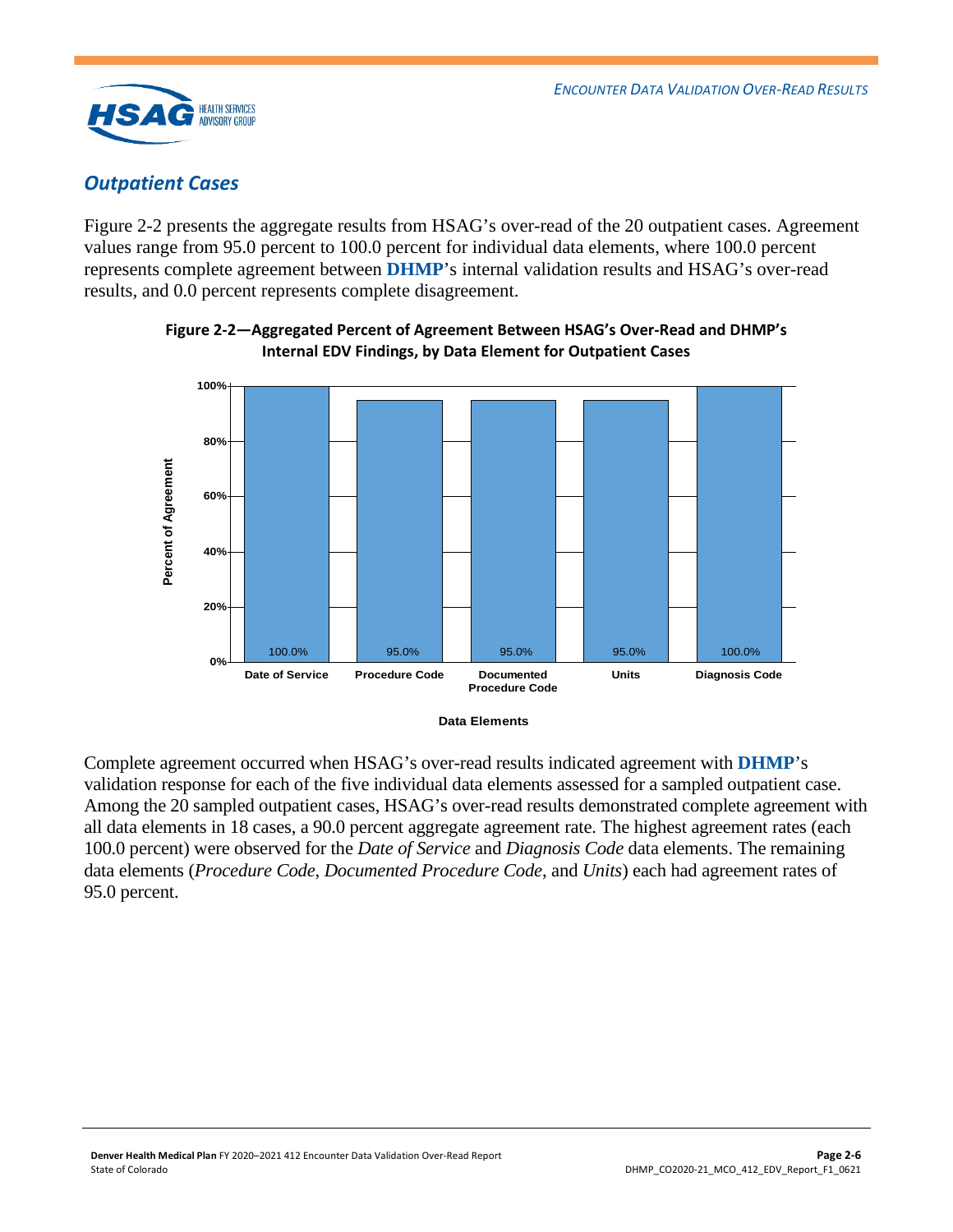

## <span id="page-14-0"></span>*Professional Cases*

[Figure 2-3](#page-14-1) presents the aggregate results from HSAG's over-read of the 20 professional cases. Agreement values are 100.0 percent for individual data elements, where 100.0 percent represents complete agreement between **DHMP**'s internal validation results and HSAG's over-read results, and 0.0 percent represents complete disagreement.

<span id="page-14-1"></span>

**Figure 2-3—Aggregated Percent of Agreement Between HSAG's Over-Read and DHMP's Internal EDV Findings, by Data Element for Professional Cases**

**Data Elements** 

Complete agreement for a sampled professional case occurred when HSAG's over-read results indicated agreement with **DHMP**'s validation response for each of the five assessed data elements. Among the 20 sampled professional cases, HSAG's over-read results demonstrated complete agreement with all data elements in 20 cases, a 100.0 percent aggregate agreement rate.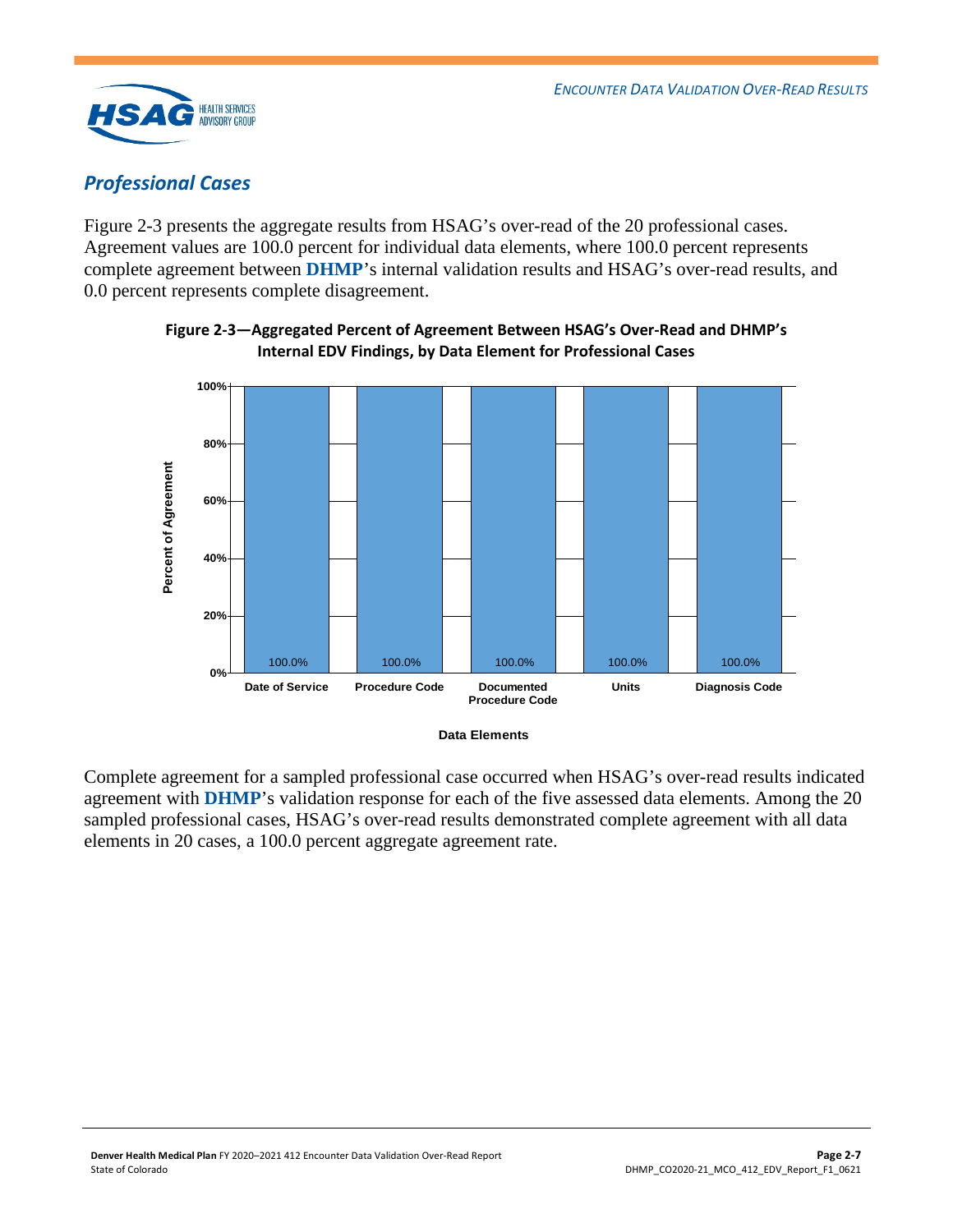

## <span id="page-15-0"></span>*FQHC Cases*

[Figure 2-4](#page-15-1) presents the aggregate results from HSAG's over-read of the 20 FQHC cases. Agreement values range from 90.0 percent to 100.0 percent for individual data elements, where 100.0 percent represents complete agreement between **DHMP**'s internal validation results and HSAG's over-read results, and 0.0 percent represents complete disagreement.



<span id="page-15-1"></span>**Figure 2-4—Aggregated Percent of Agreement Between HSAG's Over-Read and DHMP's Internal EDV Findings, by Data Element for FQHC Cases**

**Data Elements** 

Complete agreement occurred when HSAG's over-read results indicated agreement with **DHMP**'s validation response for each of the five individual data elements assessed for a sampled FQHC case. Among the 20 sampled FQHC cases, HSAG's over-read results demonstrated complete agreement with all data elements in 15 cases, a 75.0 percent aggregate agreement rate. HSAG's over-read results agreed with **DHMP**'s responses for all cases (i.e., complete agreement) for the *Date of Service* and *Units* data elements. The lowest agreement rate (90.0 percent) was observed for the *Documented Procedure Code* and *Diagnosis Code* data elements.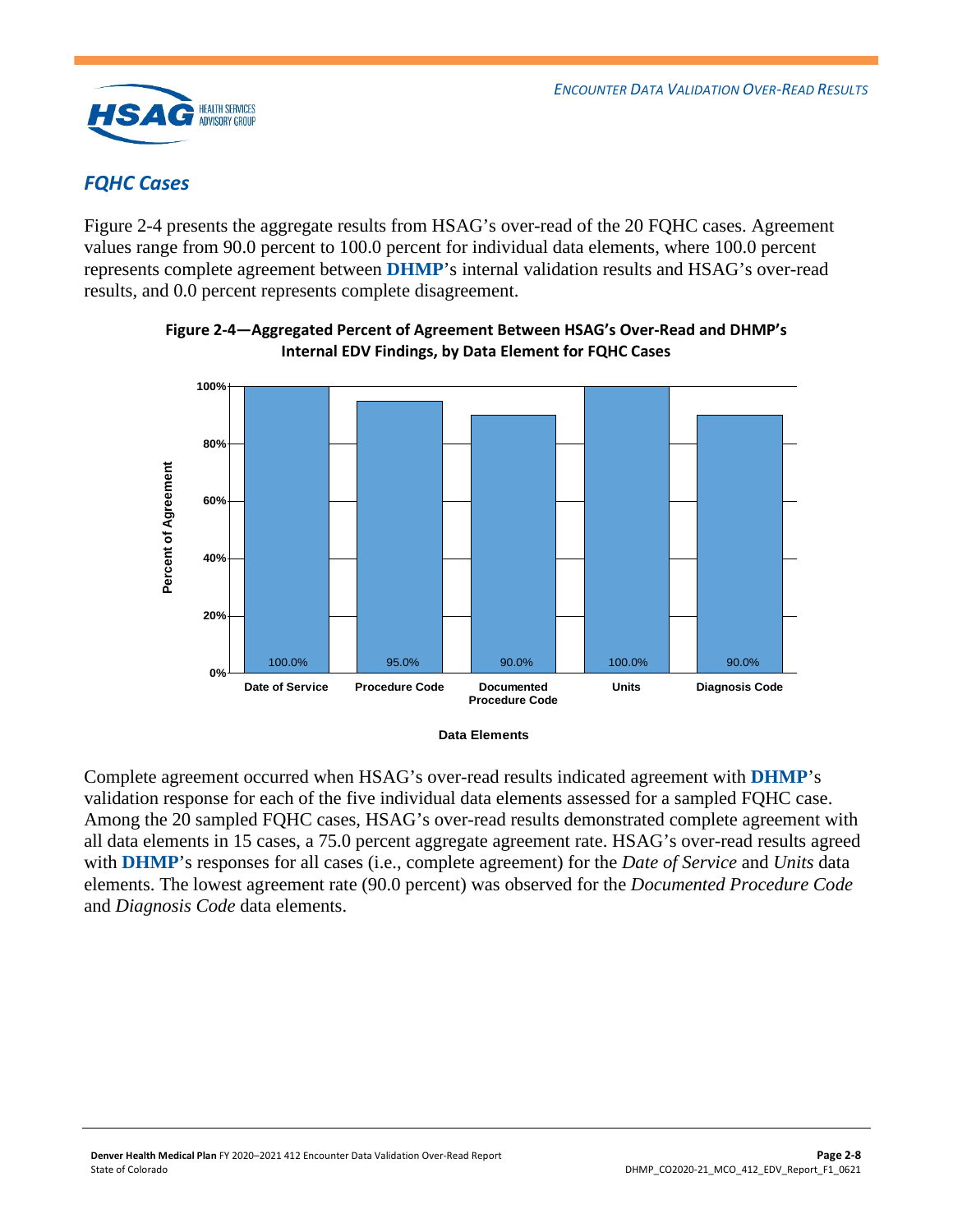

## **3. Discussion**

# <span id="page-16-1"></span><span id="page-16-0"></span>**Conclusions**

The annual encounter data quality review study was designed to assess the consistency and accuracy with which each Colorado Medicaid MCO validates its physical health encounter data using medical record reviews. **DHMP**'s EDV service coding accuracy results present a wide range of accuracy rates (i.e., medical record support of the data element) within the different encounter types as well as between the different encounter types. The five data elements reviewed for inpatient cases all have accuracy rates greater than 90.0 percent. However, among the professional cases, none of the accuracy rates are greater than 87.0 percent with the lowest accuracy rate in the *Diagnosis Code* element (68.9 percent). The FQHC cases show a wide range of accuracy rates with a high of 100.0 percent for *Date of Service*, to a low of 76.7 percent for *Procedure Code*.

Results from HSAG's FY 2020–2021 412 EDV over-read (summarized in [Table 1-2\)](#page-5-0) suggest a high level of confidence that **DHMP**'s independent validation findings accurately reflect its encounter data quality. Overall, the FY 2020–2021 results indicate complete case-level agreement with **DHMP**'s internal validation results for 91.3 percent of cases and an element-level agreement rate of 98.1 percent.

HSAG also reported the aggregated percent of agreement between HSAG's over-read results and **DHMP**'s internal EDV findings, by encounter type and data element. For both inpatient and professional cases, HSAG reviewers agreed with **DHMP**'s reviewers on 100.0 percent the data elements, where 100.0 percent represents complete agreement between **DHMP**'s internal abstraction results and HSAG's over-read results. Among outpatient cases, the percent of agreement ranged from 100.0 percent (*Date of Service* and *Diagnosis Code*) and 95.0 percent (*Procedure Code*, *Documented Procedure Code*, and *Units*). Finally, among the FQHC cases, the percent of agreement ranged from 100 percent agreement (*Date of Service* and *Units*) to 90.0 percent (*Documented Procedure Code* and *Diagnosis Code*).

The service coding accuracy results show that 15.0 percent or more of the sampled professional and FQHC cases had diagnosis or procedure codes that were not supported by medical record documentation. HSAG's over-read of 80 sampled cases found that HSAG generally agreed with **DHMP**'s results. The study documentation, provided by the Department and **DHMP**, show that all parties followed the project guidelines and HSAG found no systematic errors in its review. The high level of agreement and the well-documented and administered EDV combined with the low rates seen in the service coding accuracy tables suggest that the data in the Encounter Data Quality Report are valid. This points to the completeness, accuracy, and timeliness of encounter data as potential targets for root cause analysis.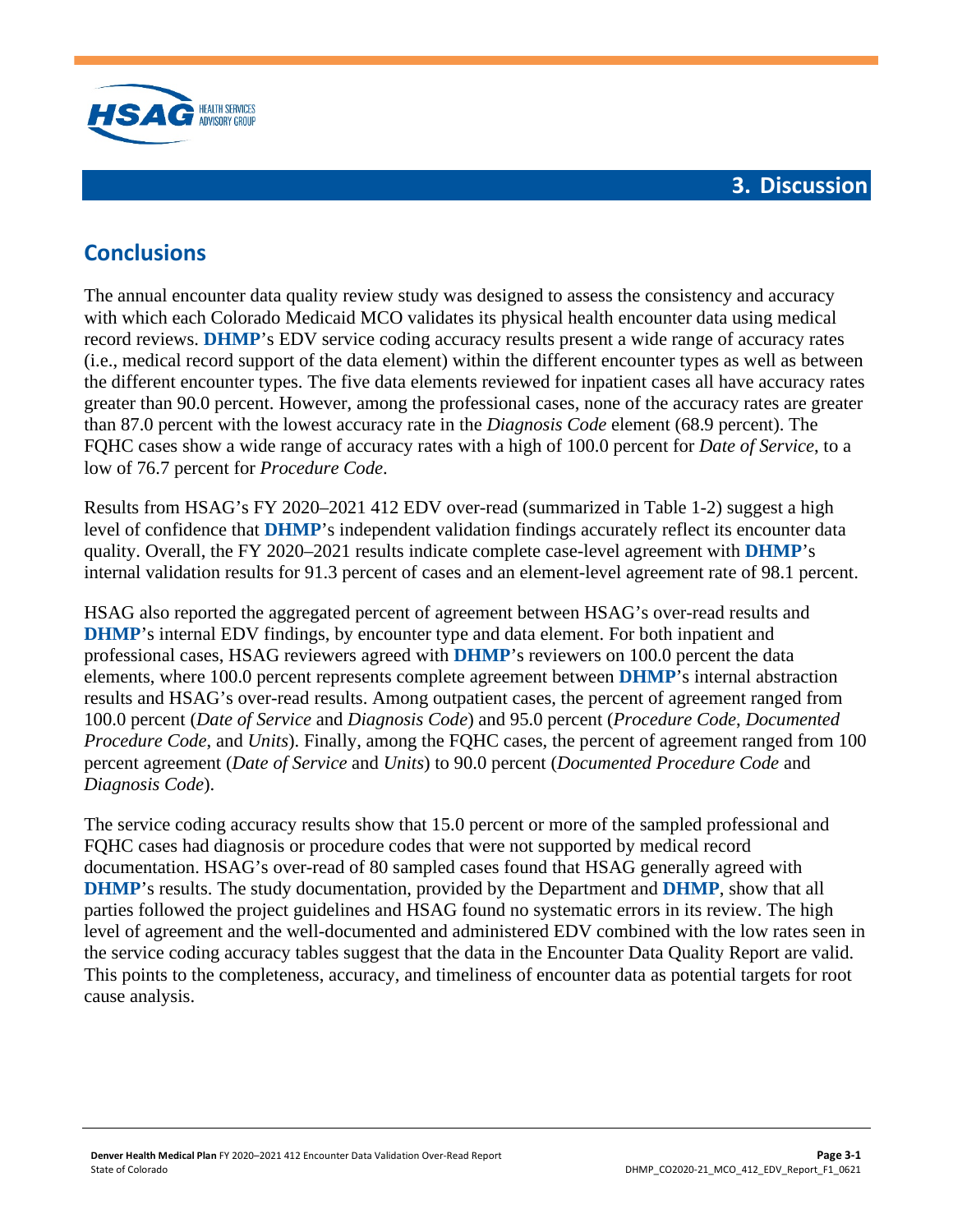

# <span id="page-17-0"></span>**Analytic Considerations**

Various factors associated with this study can affect the validity or interpretation of the data presented in this report. The following analytic considerations should be considered when reviewing this report.

- Each MCO conducted medical record procurement for EDV cases between January 6, 2021, and March 12, 2021, and the FY 2020–2021 412 EDV assessed encounters with paid dates from October 1, 2020, through September 30, 2020. During each of these time frames, the COVID-19 public health emergency may have affected the timeliness of providers' data submissions to the MCOs, as well as the MCOs' ability to procure medical records from providers' offices in a timely manner. It is beyond the scope of the current EDV to evaluate the impact of the public health emergency on the timeliness and/or accuracy of the MCOs' physical health encounter data.
- A sample size of 412 encounters is utilized in this study to reduce the need for resources. It is important that the sampling methodology utilized by the Department ensures that the sample is representative of all encounters eligible for study inclusion. HSAG has provided recommendations to the Department meant to ensure that the methodology is well documented and thoroughly described.
- Medical record abstraction requires the expertise of medical coders who may apply varying, though legitimate, interpretations for coding rules and processes. Such variation between HSAG's reviewers and **DHMP**'s reviewers may lead to reduced agreement rates among the over-read results. To minimize the effects of this variation, the Department and HSAG solicited **DHMP**'s input on the guidelines, and **DHMP** was directed to include abstraction notes to communicate its decisions and findings to HSAG for specific review scenarios.

## <span id="page-17-1"></span>**Recommendations**

The Department designed this study to assess the accuracy with which **DHMP** validates physical health encounters in support of the Department's overall encounter data quality efforts. Therefore, HSAG recommends that findings associated with this independent EDV be used for the Department's information and not for performance measurement or compliance monitoring purposes.

Based on the EDV and over-read results described in this report, HSAG recommends the Department collaborate with **DHMP** to identify best practices regarding provider education to support service coding accuracy. Identifying such practices may involve requesting and reviewing copies of **DHMP**'**s** provider training and/or corrective action documentation, reviewing **DHMP**'s policies and procedures for monitoring providers' physical health encounter data submissions, and verifying that **DHMP** is routinely monitoring encounter data quality beyond the annual 412 EDV.

HSAG's FY 2019–2020 over-read results show a nominal decrease in agreement between HSAG's and **DHMP**'s reviewers compared to the previous year, and systematic errors do not appear to play a role in the decrease. As such, selected recommendations from the FY 2019–2020 study are still relevant. Based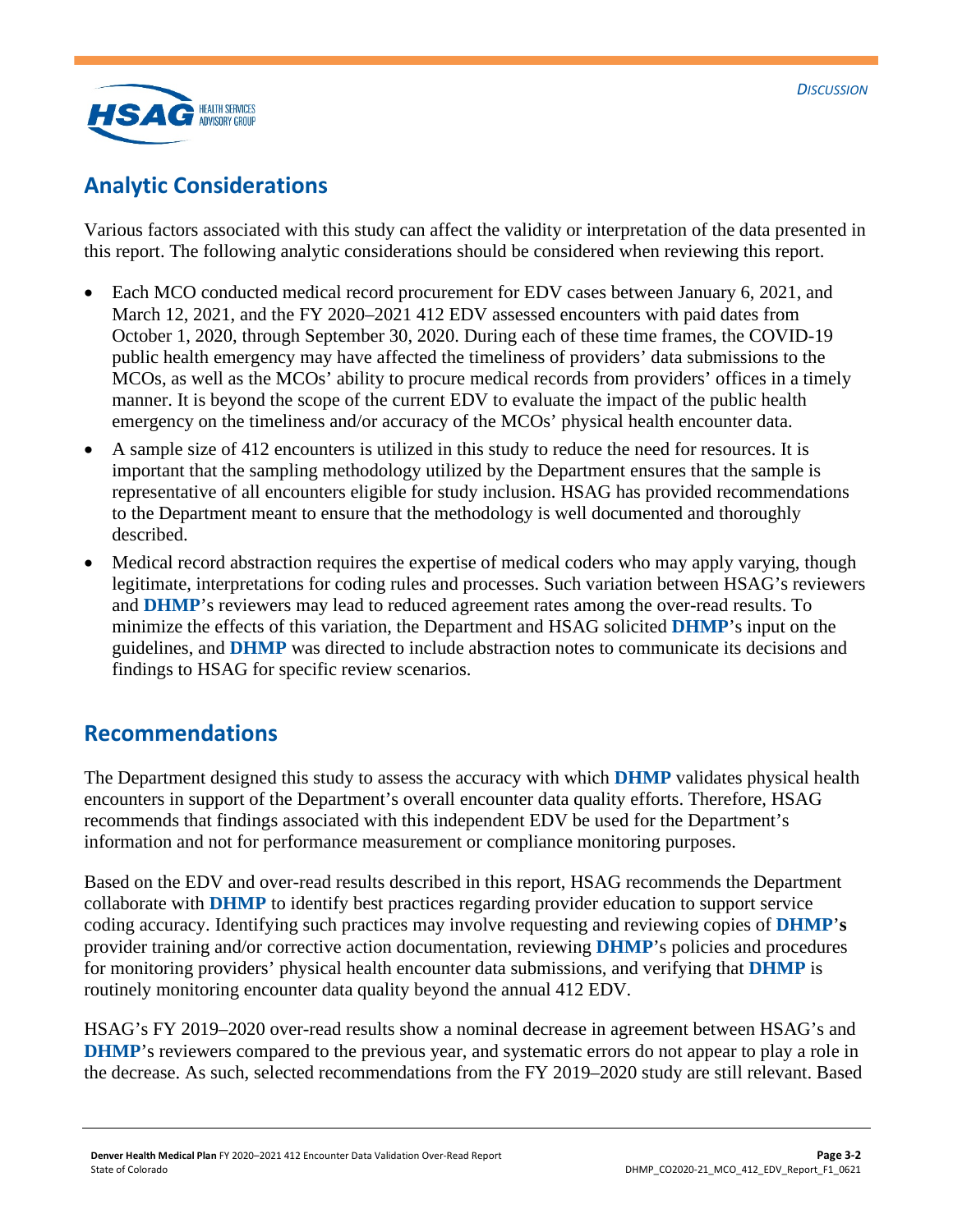

on HSAG's document review, **DHMP**'s service coding accuracy results, and HSAG's over-read results, HSAG offers the following recommendations to improve the quality of **DHMP**'s encounter data:

- The Department's sampling methodology was limited to SQL code and a bulleted summary of the SQL code steps; therefore, HSAG recommends that the Department thoroughly document the sampling methodology to ensure the sample is representative of all encounters eligible for study inclusion.
	- The Department's Rates Section should update the MS Word sampling documentation to define the terms used in the documentation, include an excerpt of sampling code, and describe any limitations on the sample frame (e.g., how to limit the universe of encounters or the code values for the different encounter types).
	- The Department's Rates Section should perform validity checks on the annual 412 EDV sample lists to verify that each Medicaid MCO's sample is representative of the encounter data from which it was selected (e.g., compare distribution of the submission dates and/or providers between the sampled encounters and the sample frame).
	- The Department's Rates Section should verify the accuracy and format of the data fields and values within the 412-case sample list used to identify each of the cases.
- While the service coding accuracy section of **DHMP**'s Encounter Data Quality Report provided detailed information on medical record procurement and the coding standards considered by its reviewers, HSAG recommends the following opportunities to supply additional details regarding **DHMP**'s EDV process:
	- The report offered only a limited description of **DHMP**'s reviewer training and supporting materials. HSAG recommends that **DHMP** thoroughly document its EDV training materials and procedures, including examples of written training materials and/or decision documents.
	- The report states that the internal EDV data collection tool does not contain any automated logic to detect possible data entry errors. HSAG recommends that **DHMP** apply validation logic (e.g., drop down lists) to minimize the occurrence of data entry errors.
- **DHMP**'s service coding accuracy results show greater than 15.0 percent of cases with diagnosis code and/or procedure code data values not supported by medical record documentation for professional and FQHC encounters, as well as variation in disagreement rates between service categories. To ensure that **DHMP** has implemented quality improvement actions to address these encounter data deficiencies, HSAG recommends that the Department's contract administrator for **DHMP**:
	- Request copies of **DHMP**'s provider training and/or corrective action documentation.
	- Request copies of **DHMP**'s policies and procedures for monitoring providers' data submissions.
	- Collaborate with the Department's Rates Section to review **DHMP**'s encounter data quality documents and verify that **DHMP** is monitoring encounter data quality and ensuring that providers are trained to submit encounters that accurately reflect the medical record documentation.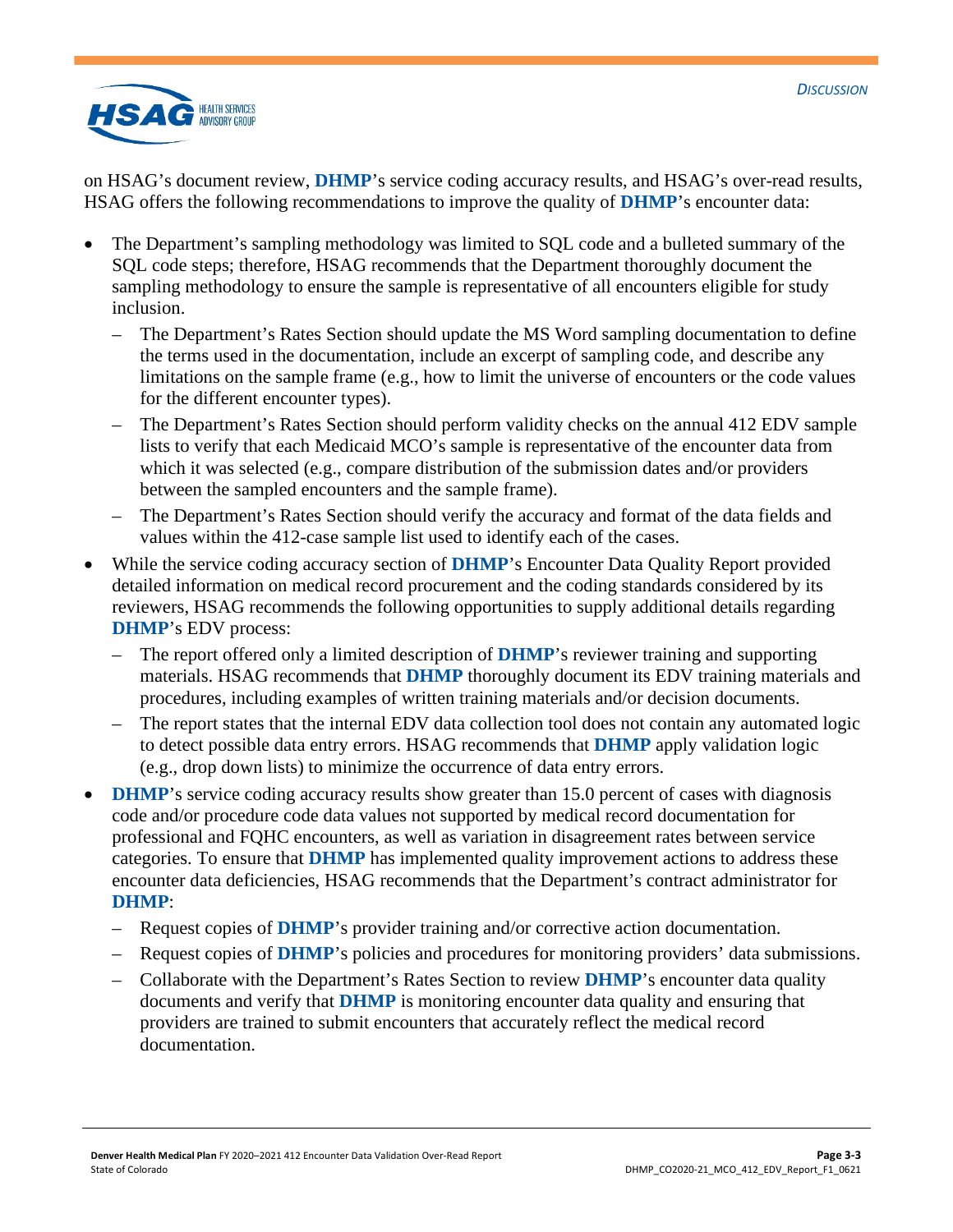



Timely, accurate encounter data require ongoing efforts from multiple stakeholders among the Department, **DHMP**, and **DHMP**'s contracted providers. As FY 2020–2021 is the sixth year of the independent 412 EDV for **DHMP**, focused quality improvement efforts are underway, including an annual EQR activity in which the Department requires **DHMP** to develop and implement a Quality Improvement Plan based on its prior year's 412 EDV service coding accuracy results. The Department provided no additional input on quality improvement actions resulting from recommendations in the FY 2019–2020 412 EDV report.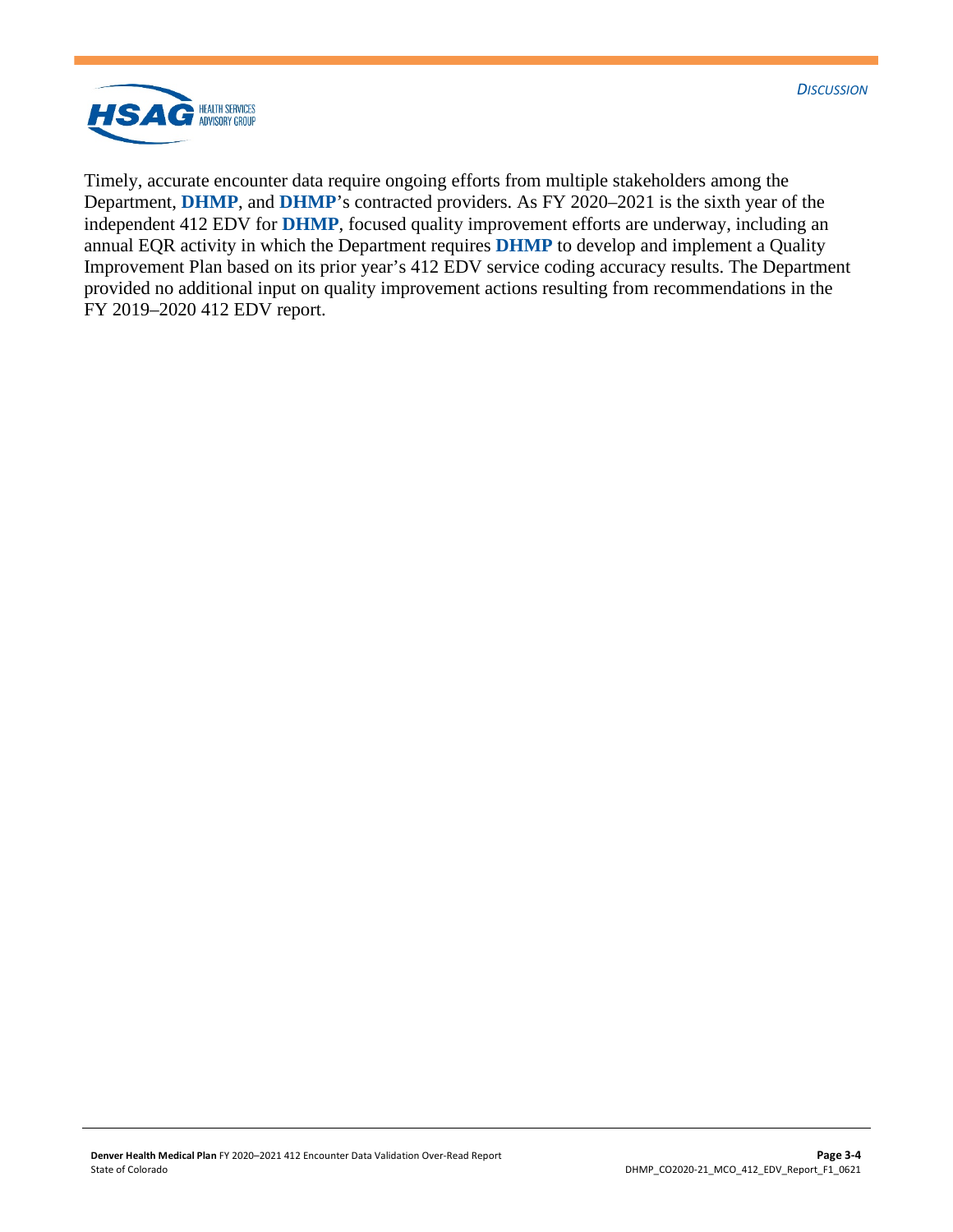

# **Appendix A. Methodology**

<span id="page-20-0"></span>HSAG's independent EDV consisted primarily of an assessment of **DHMP**'s internal validation results through an over-read of medical records for a sample of randomly selected encounters. HSAG recommended a sampling strategy to the Department to ensure that selected cases were generated randomly from a representative base of encounters eligible for inclusion in this study. HSAG's review of the Department's sampling protocol was limited to an assessment of sampling methodology documentation provided by the Department.

The second component of HSAG's independent EDV was to evaluate whether **DHMP**'s internal validation of the sampled encounters against members' medical records was accurate and consistent with standard coding manuals. HSAG received a response file containing **DHMP**'s internal validation results for the 412 cases sampled by the Department. Prior to receiving **DHMP**'s internal validation results, HSAG generated an over-read sample of 20 cases for each of the four service categories (80 cases overall). The evaluation process included the following steps:

### **1. Generation of Over-Read Samples**

The Department developed a 412-case sample of final, adjudicated **DHMP** encounters paid between October [1](#page-20-1), 2019, and September 30, 2020, for four physical health service categories.  $A^{-1}$  The Department submitted the sample lists to **DHMP** and HSAG in January 2021; **DHMP** then conducted its internal validation on the sampled encounters.

HSAG used the sample lists from the Department to generate an over-read sample using a two-stage sampling approach. Under this sampling approach, HSAG randomly selected 20 identification numbers for unique individuals from each encounter type and then selected a single encounter line for each of the 20 individuals, resulting in a list of 20 randomly selected encounter lines per encounter type and 80 cases overall. A single health event could result in a member having encounters for both the inpatient and professional services categories; therefore, HSAG assessed the encounter type lists to ensure that no members were included in multiple encounter types.

### **2. Encounter Data Validation Tool Development**

**DHMP** submitted its response file containing internal validation results for the 412 sampled cases to HSAG in March 2021. HSAG designed a web-based data collection tool and tool instructions based on the guidelines and standard national coding manuals. As a result of the unique data fields and coding standards required for inpatient encounters, HSAG's web-based tool included separate data collection screens for inpatient encounters versus those used for ambulatory-type encounters (i.e., FQHC,

<span id="page-20-1"></span> $A-1$  Encounter types were identified using the review typ field assigned to each encounter by the Department. Review typ values of "PHY" identified professional cases, "IP" identified inpatient cases, "FQ" identified FQHC cases, and "OP" identified outpatient cases. The Department assigns claims to service categories according to a hierarchy, and each claim may be assigned to only a single category.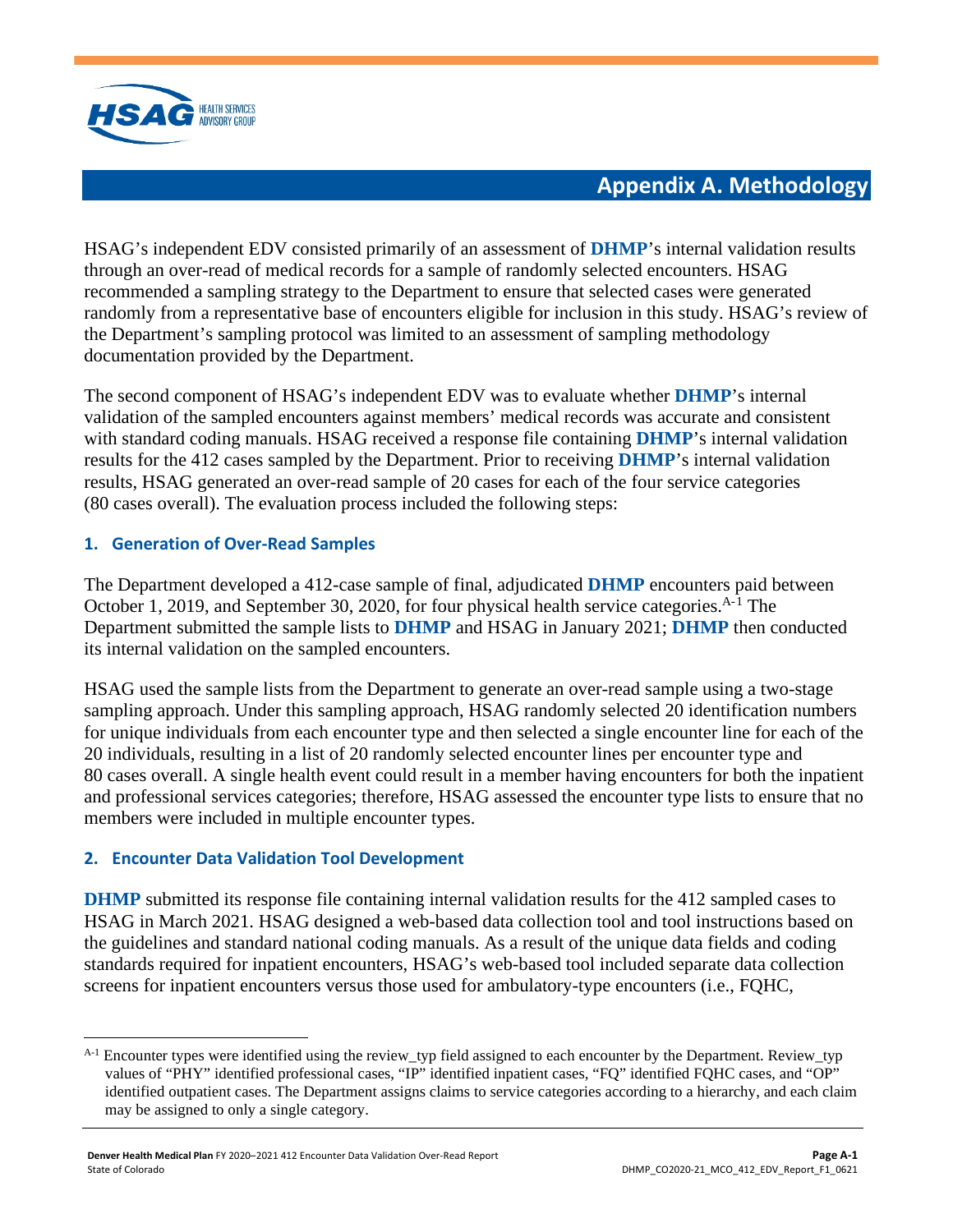

outpatient, and professional). A control file containing select fields from the Department's encounter data flat file as well as **DHMP**'s corresponding internal validation values for sampled cases was uploaded into the tool, permitting pre-population of encounter and validation information for each case. Pre-populated information could not be altered, and HSAG's coders were required to actively select an over-read response for each data element. Corresponding medical records procured by **DHMP** were linked to cases within the tool. The web-based tool allowed the HSAG analyst to extract MS Excel files containing encounter data, **DHMP** validation responses, and HSAG's coders' responses specific to each encounter type.

### **3. HSAG's Over-Read Process**

HSAG evaluated the accuracy of **DHMP**'s internal validation findings in April 2020. More specifically, the HSAG reviewers validated **DHMP**'s accuracy in abstracting the providers' submitted encounter data in accordance with the national code sets: International Classification of Diseases, Tenth Revision, Clinical Modification (ICD-10-CM); International Classification of Diseases, Tenth Revision, Procedural Modification (ICD-10-PM); Current Procedural Terminology (CPT); Healthcare Common Procedure Coding System (HCPCS); and the 1995 Evaluation and Management (E&M) documentation guidelines. HSAG's over-read did not evaluate the quality of the medical record documentation or the provider's accuracy in submitting encounter data, only whether **DHMP**'s validation responses were accurate based on the review of the supporting medical record documentation submitted by **DHMP**. All over-read results were entered into the HSAG data collection tool.

HSAG trained four certified coders to conduct the over-read. During the over-read of the ambulatory (i.e., FQHC, outpatient, and professional) encounters, the coders located the selected date of service in the submitted medical records to determine whether the ICD-10-CM and CPT or HCPCS codes prepopulated in the data collection tool from the encounter data flat file were supported by the submitted medical record documentation and in alignment with the criteria outlined in the review and code set guidelines. During the over-read of the inpatient encounters, the coders located the selected date of service in the submitted medical records to determine whether or not the ICD-10-PM and the ICD-10- CM codes pre-populated in the data collection tool from the encounter data flat file were supported by the submitted medical record documentation and in alignment with the criteria outlined in the review and code set guidelines. The HSAG coders then determined whether **DHMP** agreed or disagreed with the accuracy of the codes submitted by the provider. If the HSAG coder agreed with **DHMP**'s response, an agreement response was recorded in the tool. If the HSAG coder disagreed with **DHMP**'s response, a disagreement response was recorded in the tool. The findings of this over-read were based on HSAG's percent of agreement or disagreement with **DHMP**'s responses.

Prior to beginning abstraction, coders participated in an IRR assessment using training cases. To proceed with abstraction on study cases, coders were required to score 95 percent or higher on the post-training IRR. If this threshold was not met, the nurse manager provided retraining, including abstraction of additional test cases.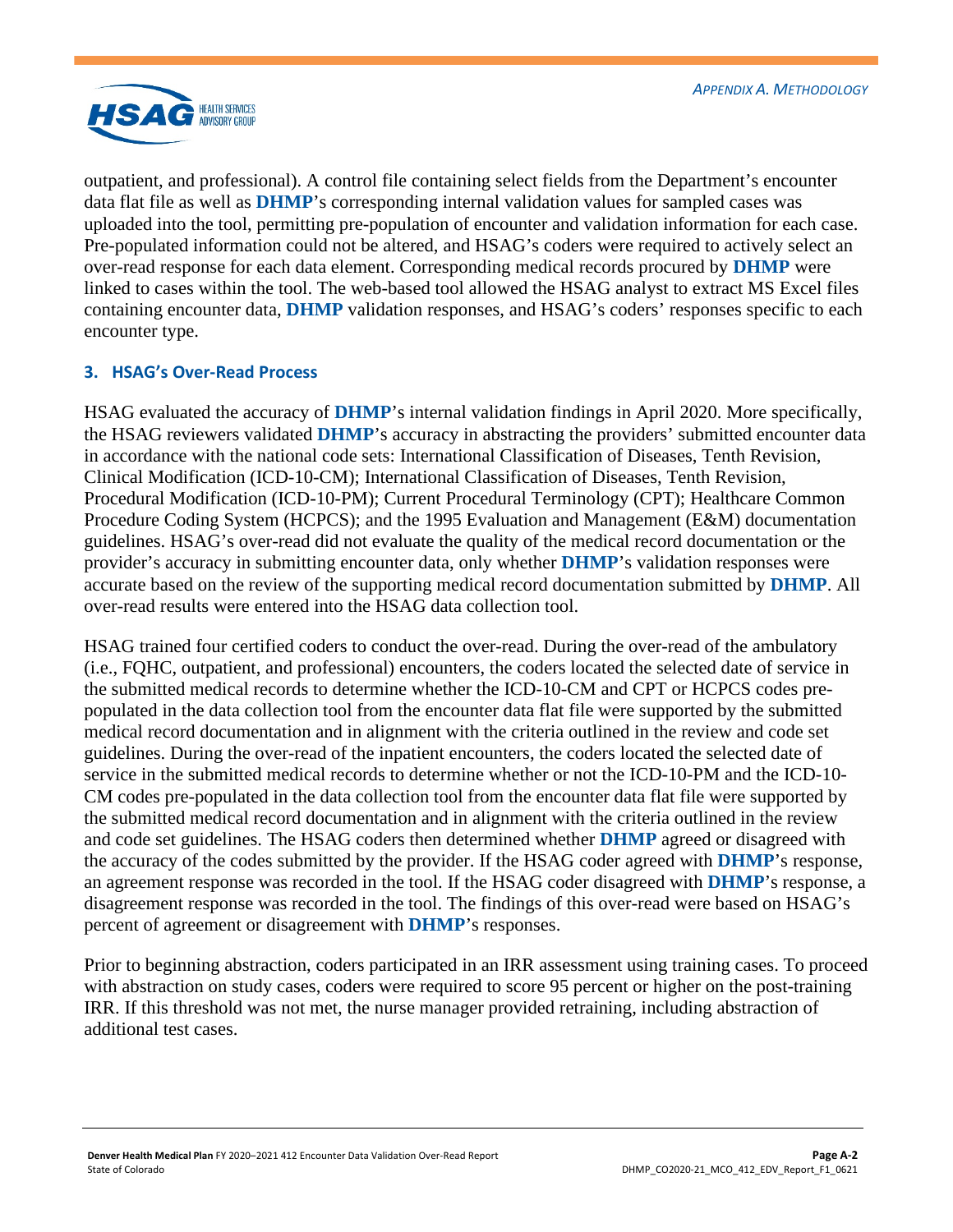

During the over-read period, HSAG conducted an ongoing IRR assessment by randomly selecting a minimum of 10 percent of cases per coder and comparing the over-read results to those from a second coder. For cases in which over-read discrepancies were identified between the first and second coders, a third "Gold Standard" review was conducted that provided a final determination regarding the appropriate over-read result. Any IRR result that fell below 95 percent required further evaluation by the nurse manager and retraining of the coder(s).

### **4. Analysis Process**

Following completion of the over-read, the HSAG analyst exported results from the data collection tool for each encounter type. Since data elements varied by claim type, results were not aggregated across the encounter types. The analyst reviewed the coders' over-read notes, and notes requiring further information were addressed with the nurse manager.

The HSAG analyst assessed the over-read results to determine the percentage of records per encounter type for which the HSAG coder agreed with **DHMP**'s internal validation response. Results were displayed by encounter type for data elements that were abstracted by **DHMP** and overread by HSAG. Over-read analysis results were independently verified by a second HSAG analyst.

#### **5. EDV Response Data Layout for MCOs**

This section was copied from the *Annual MCO Encounter Data Quality Review Guidelines, Appendix II.*  Please note that HSAG made minimal edits to the response data layout table for readability. Guidance for specific encounter data scenarios is shown following the table.

<span id="page-22-0"></span>

|          | <b>Data Element (Field)</b>           | <b>Data Description</b>                                                                                                                                                                                                                                                                                        | <b>Format</b> | Length  |
|----------|---------------------------------------|----------------------------------------------------------------------------------------------------------------------------------------------------------------------------------------------------------------------------------------------------------------------------------------------------------------|---------------|---------|
| $\theta$ | Record_No                             | Sequential number for each of 412 records<br>This field will contain a number between 001 and 412<br>and align with the ROWID provided by HCPF in the<br>412 encounter line sample list.                                                                                                                       | X             | integer |
| 1        | Encounter_Procedure_Code              | $0 = No$ or insufficient documentation, incorrect<br>code utilized for procedure performed<br>$1 =$ Correct Code<br>$9 =$ If data element does not pertain to encounter<br>service type (i.e., for Inpatient encounters)<br>Required for Professional, Outpatient, and FQHC<br><i>Encounters</i>               | X             |         |
| 2        | Encounter_Procedure_Code_<br>Modifier | $0 = No$ or insufficient documentation, incorrect<br>code modifier utilized for procedure<br>performed<br>$1 =$ Correct Code Modifier<br>$9 =$ If data element does not pertain to encounter<br>service type (i.e., for Inpatient encounters)<br>Required for Professional, Outpatient, and FQHC<br>Encounters | X             |         |

#### **Table A-1—Response Data Layout**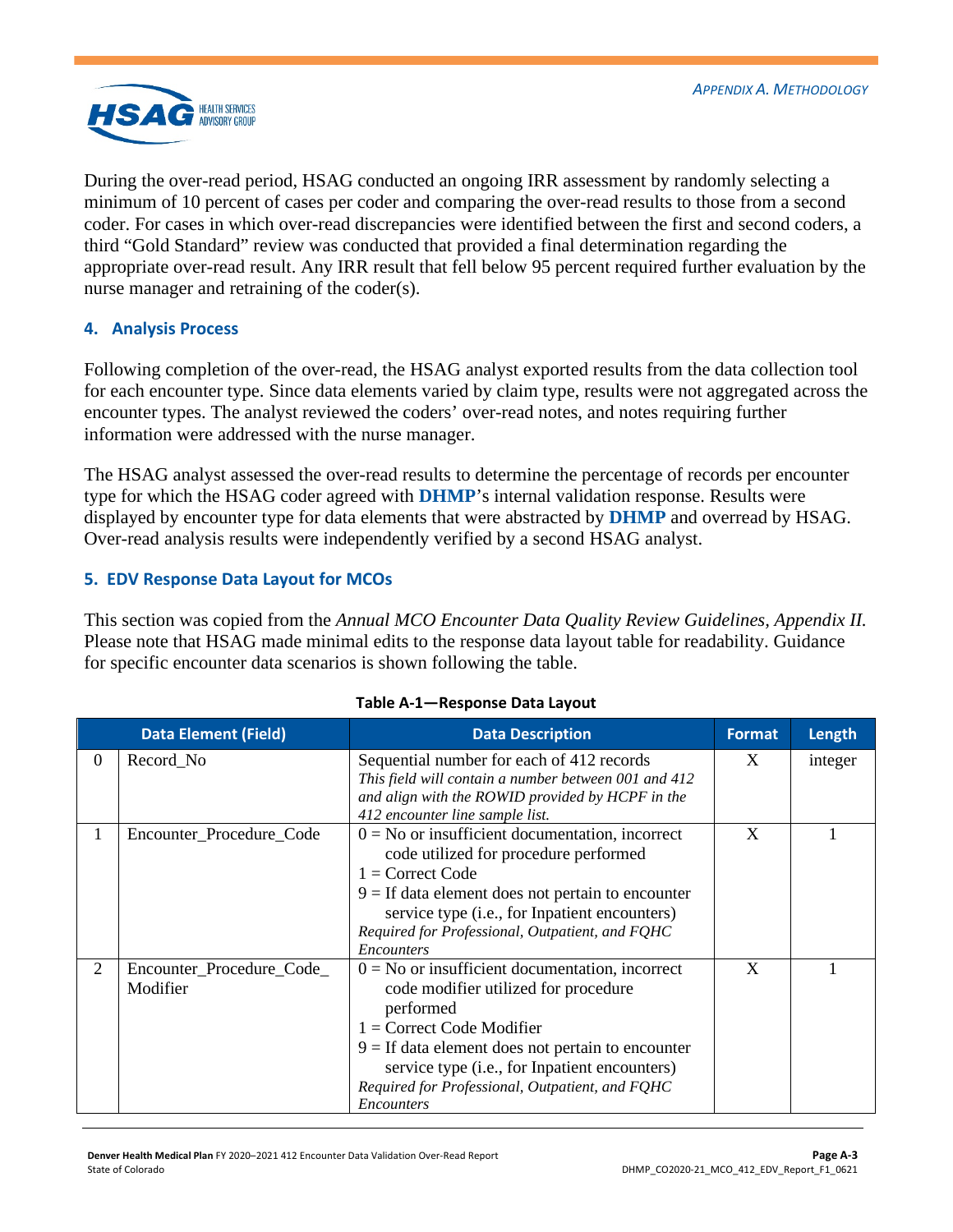

|        | <b>Data Element (Field)</b>                     | <b>Data Description</b>                                                                                                                                                                                                                                                                                                                                                                 |   | Length |
|--------|-------------------------------------------------|-----------------------------------------------------------------------------------------------------------------------------------------------------------------------------------------------------------------------------------------------------------------------------------------------------------------------------------------------------------------------------------------|---|--------|
| 3      | Encounter_Surgical_Procedure<br>$\_\text{Code}$ | $0 = No$ or insufficient documentation, incorrect<br>code utilized for surgical procedure performed<br>$1 =$ Correct code<br>$9 =$ If data element does not pertain to encounter<br>service type<br><b>Required for Inpatient Encounters</b>                                                                                                                                            | X |        |
| 4      | Encounter_Primary_Diagnosis<br>$\_\text{Code}$  | $0 = No$ or insufficient documentation, assignment<br>of incorrect primary diagnosis code<br>$1 =$ Correct code<br>Required for Inpatient, Professional, Outpatient, and<br><b>FQHC</b> Encounters                                                                                                                                                                                      | X | 1      |
| 5      | Encounter_Units                                 | $0 = No$ or insufficient documentation, incorrect<br>units<br>$1 =$ Correct units<br>$9 = Data$ element does not pertain to encounter<br>service type (i.e., for Inpatient encounters)<br>Required for Professional, Outpatient, and FQHC<br>Encounters                                                                                                                                 | X | 1      |
| 6      | Encounter_Service_Date                          | $0 = No$ or insufficient documentation, incorrect<br>service start date<br>$1 =$ Correct service start date<br>$9 =$ If data element does not pertain to encounter<br>service type<br>Required for Inpatient, Professional, Outpatient, and<br><b>FQHC</b> Encounters                                                                                                                   | X | 1      |
| $\tau$ | Encounter_Thru_Date                             | $0 = No$ or insufficient documentation, incorrect<br>service end date<br>$1 =$ Correct service end date<br>$9 =$ If data element does not pertain to encounter<br>service type<br><b>Required for Inpatient Encounters</b>                                                                                                                                                              | X | 1      |
| 8      | Encounter_Discharge_Status                      | $0 = No$ or insufficient documentation, incorrect<br>discharge status<br>$1 =$ Correct discharge status<br>$9 =$ If data element does not pertain to encounter<br>service type<br><b>Required for Inpatient Encounters</b>                                                                                                                                                              | X | 1      |
| 9      | Doc_Procedure_Code                              | Enter correct procedure code if present in the<br>supporting documentation<br>Enter 'No Doc' if no or insufficient<br>documentation of correct procedure code<br>Enter 'NA' if data element does not pertain to<br>encounter service type<br>Enter 'NR' if data element is not populated in the<br>encounter data line<br>Required for Professional, Outpatient, and FQHC<br>Encounters | X | 7      |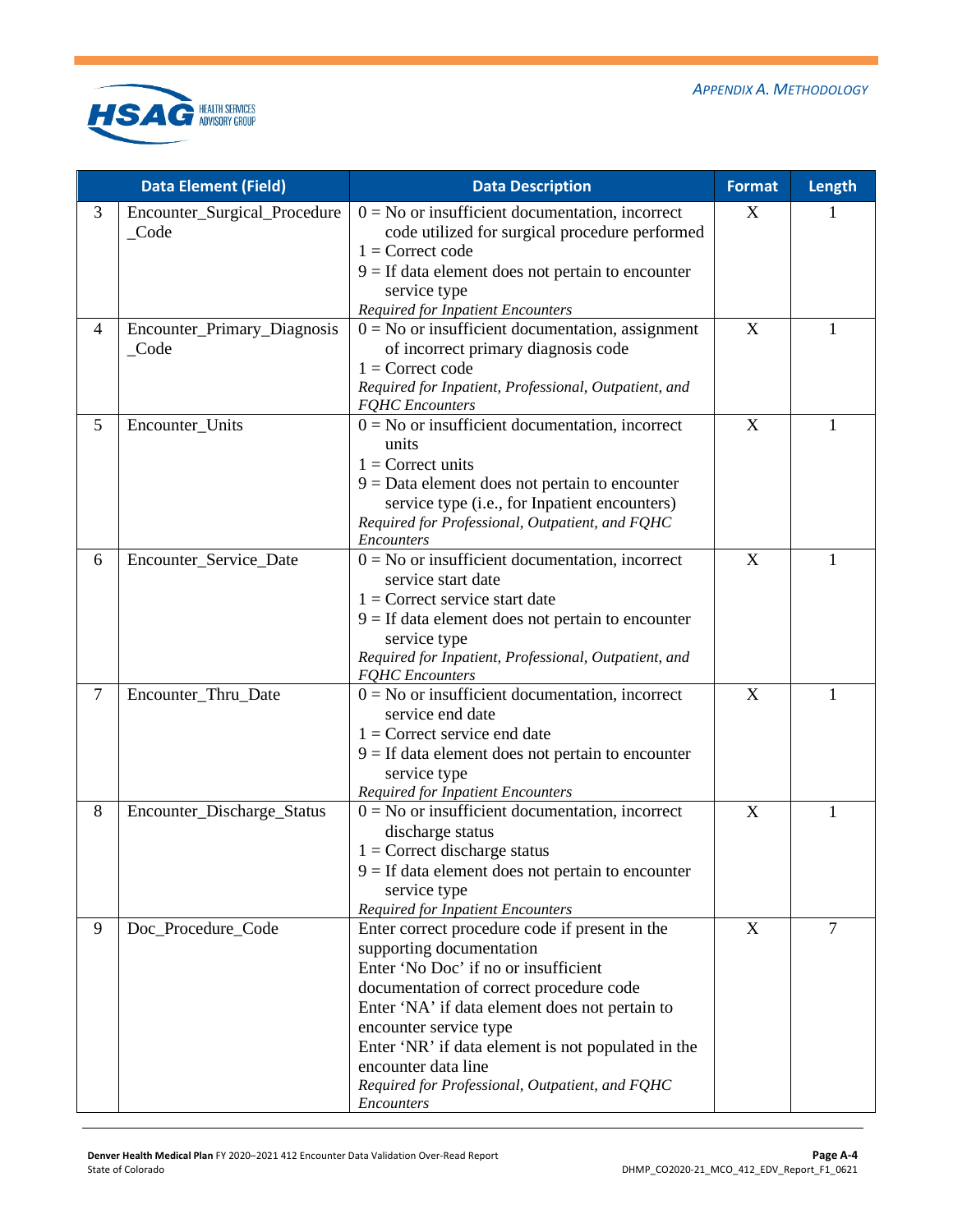

|    | <b>Data Element (Field)</b>     | <b>Data Description</b>                                                                                                                                                                                                                                                                                                                                                                                   | <b>Format</b>             | Length         |
|----|---------------------------------|-----------------------------------------------------------------------------------------------------------------------------------------------------------------------------------------------------------------------------------------------------------------------------------------------------------------------------------------------------------------------------------------------------------|---------------------------|----------------|
| 10 | Doc_Procedure_Code_<br>Modifier | Enter correct procedure code modifier if present in<br>the supporting documentation<br>Enter 'No Doc' if no or insufficient<br>documentation of correct procedure code modifier<br>Enter 'NA' if data element does not pertain to<br>encounter service type<br>Enter 'NR' if data element is not populated in the<br>encounter data line<br>Required for Professional, Outpatient, and FQHC<br>Encounters | X                         | 7              |
| 11 | Doc_Surgical_Code               | Enter correct surgical procedure code if present in<br>supporting documentation<br>Enter 'No Doc' if no or insufficient<br>documentation of correct surgical procedure code<br>Enter 'NA' if data element does not pertain to<br>encounter service type<br>Enter 'NR' if data element is not populated in the<br>encounter data line<br><b>Required for Inpatient Encounters</b>                          | $\boldsymbol{\mathrm{X}}$ | $\overline{7}$ |
| 12 | Doc_Diag                        | Enter correct primary diagnosis code if present in<br>the supporting documentation<br>Enter 'No Doc' if no or insufficient<br>documentation of correct diagnosis code<br>Required for Inpatient, Professional, Outpatient, and<br><b>FQHC</b> Encounters                                                                                                                                                  | X                         | $\overline{7}$ |
| 13 | Doc_Units                       | Enter correct units if present in the supporting<br>documentation<br>Enter 'No Doc' if no or insufficient<br>documentation of correct units<br>Required for Professional, Outpatient, and FQHC<br>Encounters                                                                                                                                                                                              | X                         | integer        |
| 14 | Doc_Service_Date                | Enter correct start date if present in supporting<br>documentation<br>Enter 'No Doc' if no or insufficient<br>documentation of correct start date<br>Required for Inpatient, Professional, Outpatient, and<br><b>FQHC</b> Encounters                                                                                                                                                                      | $\boldsymbol{X}$          | 8              |
| 15 | Doc_Thru_Date                   | Enter correct end date if present in supporting<br>documentation<br>Enter 'No Doc' if no or insufficient<br>documentation of correct end date<br>Enter 'NA' if data element does not pertain to<br>encounter service type<br><b>Required for Inpatient Encounters</b>                                                                                                                                     | $\mathbf X$               | 8              |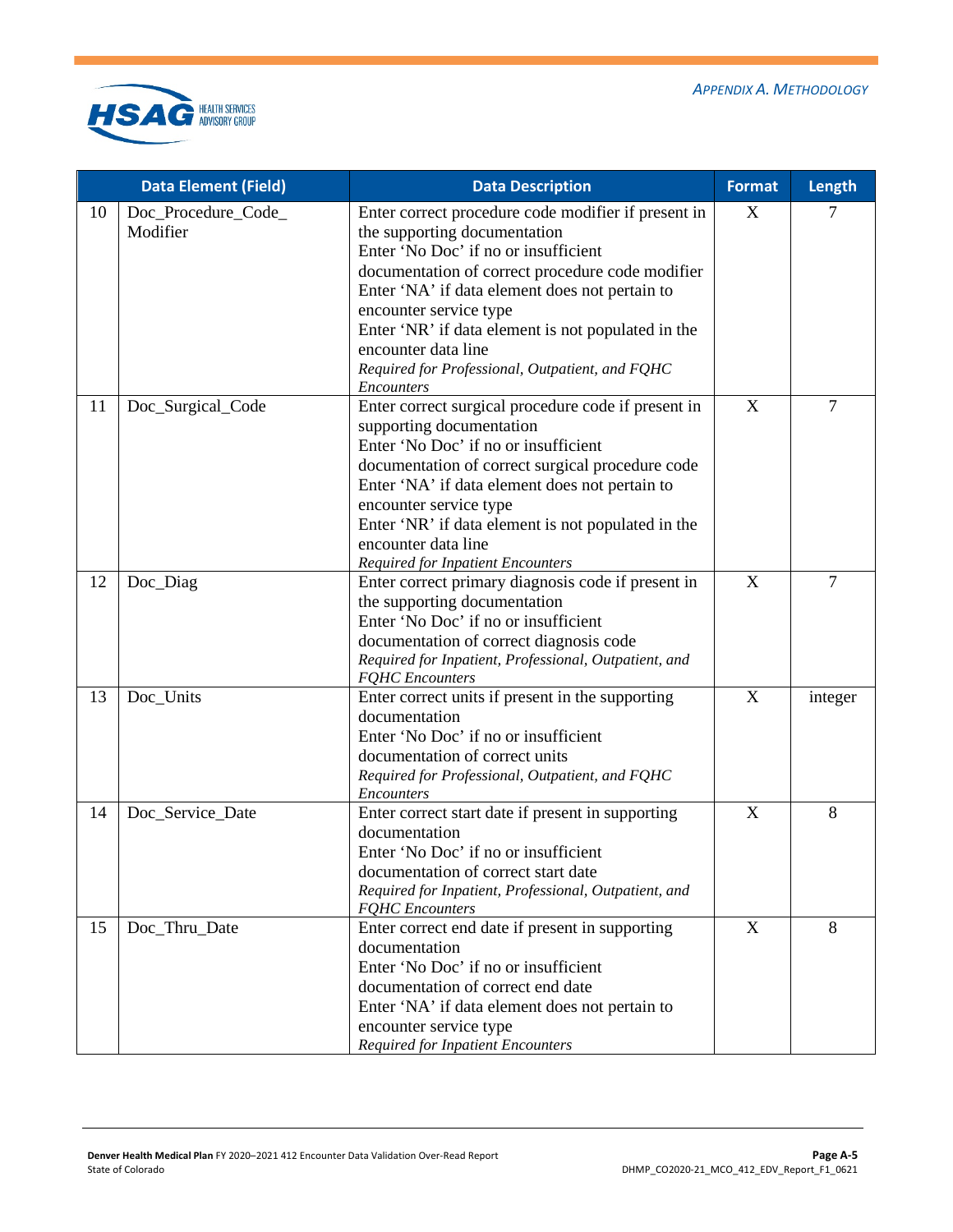

|    | <b>Data Element (Field)</b>               | <b>Data Description</b>                                                                                                                                                                                                                                                                                                                                                                                                                                                                                                                                                                                                                                                                                                                                                                                                                                                                                                                                                                                                                                                                                                                                 | <b>Format</b>             | Length   |
|----|-------------------------------------------|---------------------------------------------------------------------------------------------------------------------------------------------------------------------------------------------------------------------------------------------------------------------------------------------------------------------------------------------------------------------------------------------------------------------------------------------------------------------------------------------------------------------------------------------------------------------------------------------------------------------------------------------------------------------------------------------------------------------------------------------------------------------------------------------------------------------------------------------------------------------------------------------------------------------------------------------------------------------------------------------------------------------------------------------------------------------------------------------------------------------------------------------------------|---------------------------|----------|
| 16 | Doc_Encounter_Discharge_<br><b>Status</b> | Enter correct discharge status if present in<br>supporting documentation<br>Enter 'No Doc' if no or insufficient<br>documentation of correct discharge status<br>Enter 'NA' if data element does not pertain to<br>encounter service type<br><b>Required for Inpatient Encounters</b>                                                                                                                                                                                                                                                                                                                                                                                                                                                                                                                                                                                                                                                                                                                                                                                                                                                                   | X                         | 8        |
| 17 | <b>E&amp;M</b> Guidelines Version         | $1 = 1995$ version of Evaluation and Management<br><b>Services Documentation Guidelines</b><br>$2 = 1997$ version of Evaluation and Management<br><b>Services Documentation Guidelines</b><br>$9 = Does Not Apply$                                                                                                                                                                                                                                                                                                                                                                                                                                                                                                                                                                                                                                                                                                                                                                                                                                                                                                                                      | X                         | 1        |
| 18 | Comments<br>(conditionally required)      | Reviewer should enter comments supporting the<br>decision made.<br>Comments are required in the following scenarios:<br>If no supporting medical records were<br>provided, enter, "no documentation received<br>from provider"<br>If medical records do not support the date of<br>$\bullet$<br>service and subsequent data elements were<br>scored "0", enter, "No DOS in MR"<br>If a leveling tool (decision support tool) was<br>$\bullet$<br>used, enter, "refer to leveling tool: < tool<br>name>"<br>If the case includes supplemental medical<br>$\bullet$<br>record pages without patient identifiers,<br>enter, "Supplemental medical record pages<br>without patient identifiers were submitted but<br>not used for validation"<br>Comments are required to support the following<br>scenarios:<br>To provide details regarding non-specific<br>primary diagnosis codes<br>To provide details regarding agreement or<br>disagreement with the encounter start date for<br>inpatient stays that began as an observation<br>stay<br>To provide details regarding the<br>documentation supporting an inpatient<br>discharge status determination | $\boldsymbol{\mathrm{X}}$ | flexible |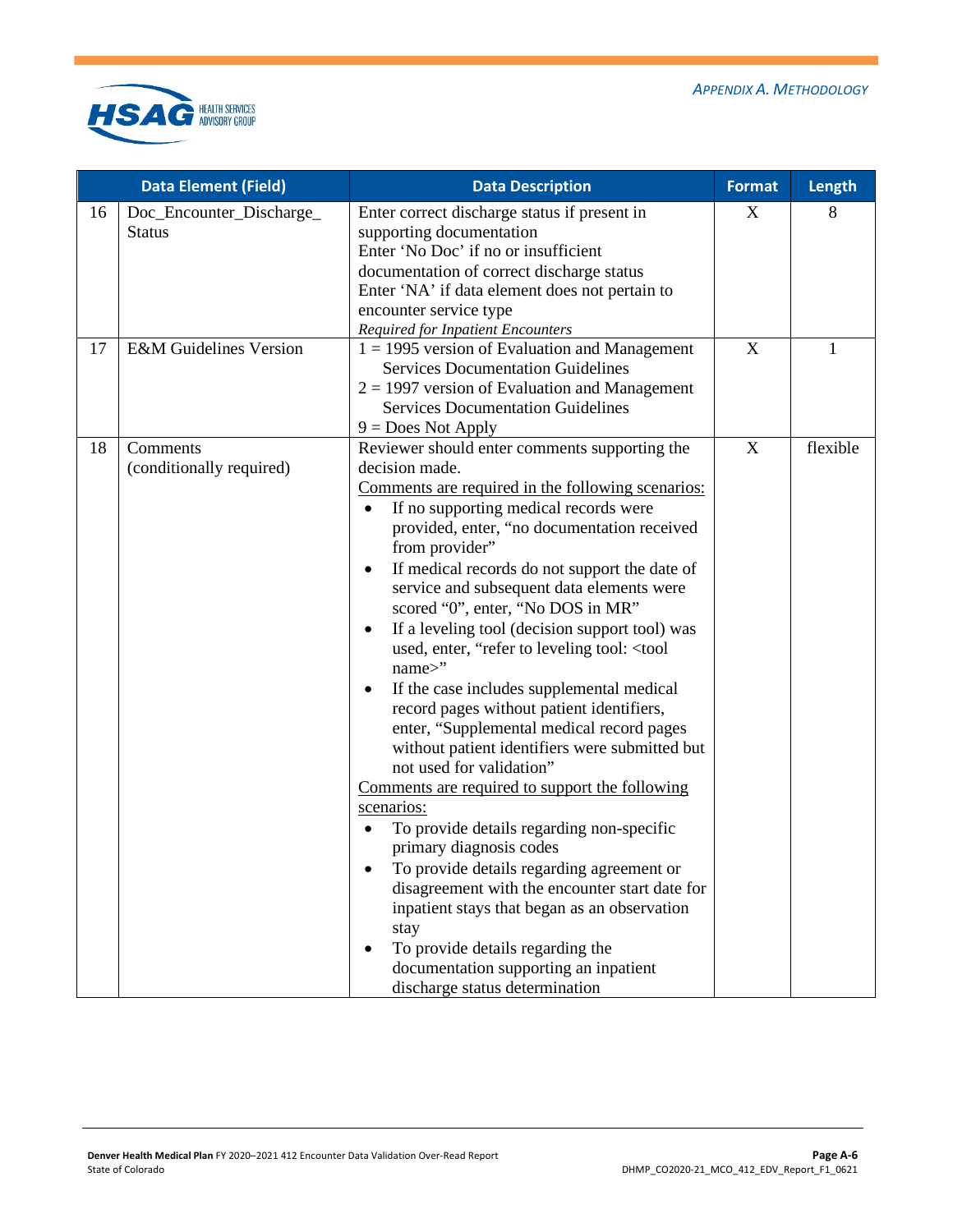

#### **Guidance for Specific Encounter Data Scenarios**

- 1. To assess encounter data quality, data elements are contingent on corresponding medical record documentation. Medical records correspond to the encounter data when the member information (i.e., name, date of birth, and/or Medicaid ID), provider information, and date of service are in agreement. If the medical records match the member and provider information but the date of service is incorrect, the *Encounter\_Service\_Date* will be scored as "0" and the remaining data elements will be scored as "0." The Comments field should be used to indicate that all other applicable data elements were in disagreement due to the invalid date of service.
- 2. The MCO 412 data quality review considers individual encounter lines that are sampled from encounter data submitted to the Department by the Medicaid MCOs. Reviewers should focus on the information found in the encounter line and determine whether the encounter values are supported by medical record documentation, with the consideration that the medical record documentation may support services captured on separate encounter lines outside the scope of this review.
- 3. For inpatient records or other records with services occurring over a date range, the encounter date of service is acceptable if it falls within the date range.
- 4. In the event medical record documentation is unavailable to support the encounter, all elements will be scored as "0" or "No Doc."
	- In cases where the medical record does not contain patient identifiers on each page of the record, encounter data elements found on medical record pages without identifiers should be scored as "0" or "No Doc."
- 5. In the event that medical record documentation could support more than one procedure code, reviewers should note agreement with the encounter procedure code, if applicable, and use the *Comments* to note other applicable procedure codes identified in the medical record.
	- If the HCPCS code "T1015" is present in the sampled encounter, reviewers should note agreement if the medical record documentation supports at least one additional procedure code.
- 6. To ensure consistency between each MCO's review and the independent auditor's over-read, MCOs should provide the independent auditor with all medical records and supporting documentation used by the MCO during its 412 EDV. Examples of such documentation include internal leveling tools, crosswalks, or any other such supporting materials used by the MCO in the completion of the 412 EDV.
- 7. In the event that the encounter line reflects a radiology or laboratory result, supporting medical record documentation must contain a signed order listing the test to be performed and the reason for ordering the test. An interpretation and report of the result must also be included to fully support the encounter data value. Score the applicable EDV Response elements with "0" or "No Doc" if signed documentation from a qualified provider is not available to support the radiology or laboratory order.